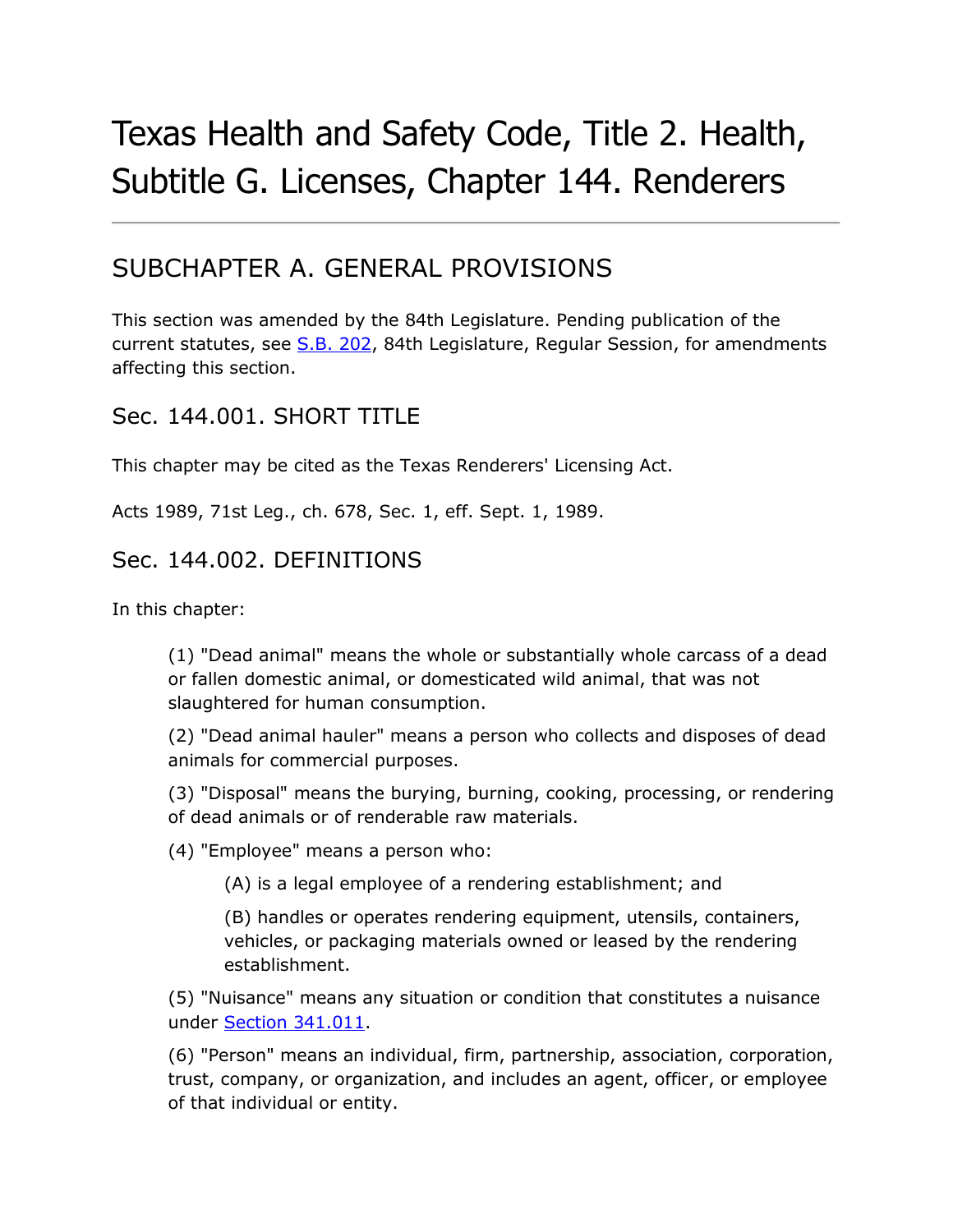(7) "Processing" means an operation or combination of operations through which materials derived from a dead animal or renderable raw material sources are:

(A) prepared for disposal at a rendering establishment;

(B) stored; or

(C) treated for commercial use or disposition, other than as food for human consumption.

(8) "Related station" means an operation or facility that is necessary or incidental to the operation of a rendering establishment and that is operated or maintained separately from the rendering establishment.

(9) "Rendering business" means the collection, transportation, disposal, or storage of dead animals or renderable raw materials for commercial purposes at locations where dead animals or renderable raw materials are rendered, boiled, processed, stored, transferred, or otherwise prepared, either as a separate business or in connection with any other established business.

(10) "Rendering establishment" means an establishment or part of an establishment, a plant, or any other premises at which dead animals or renderable raw materials are rendered, boiled, processed, or otherwise prepared to obtain a product for commercial use or disposition, other than as food for human consumption. The term includes all other operations and facilities that are necessary or incidental to the establishment.

(11) "Renderable raw material" means any unprocessed or partially processed material of animal or plant origin, other than a dead animal, that is processed by rendering establishments. The term includes:

(A) animals, poultry, or fish slaughtered or processed for human consumption but that are unsuitable for that use;

(B) the inedible products and by-products of animals, poultry, or fish slaughtered or processed for human consumption;

- (C) parts from dead animals;
- (D) whole or partial carcasses of dead poultry or fish;
- (E) waste cooking greases; and
- (F) recyclable cooking oil.

(12) "Recyclable cooking oil" means any unprocessed or partially processed grease, fat, or oil previously used in the cooking or preparation of food for human consumption and intended for recycling by being used or reused as:

(A) an ingredient in a process to make a product; or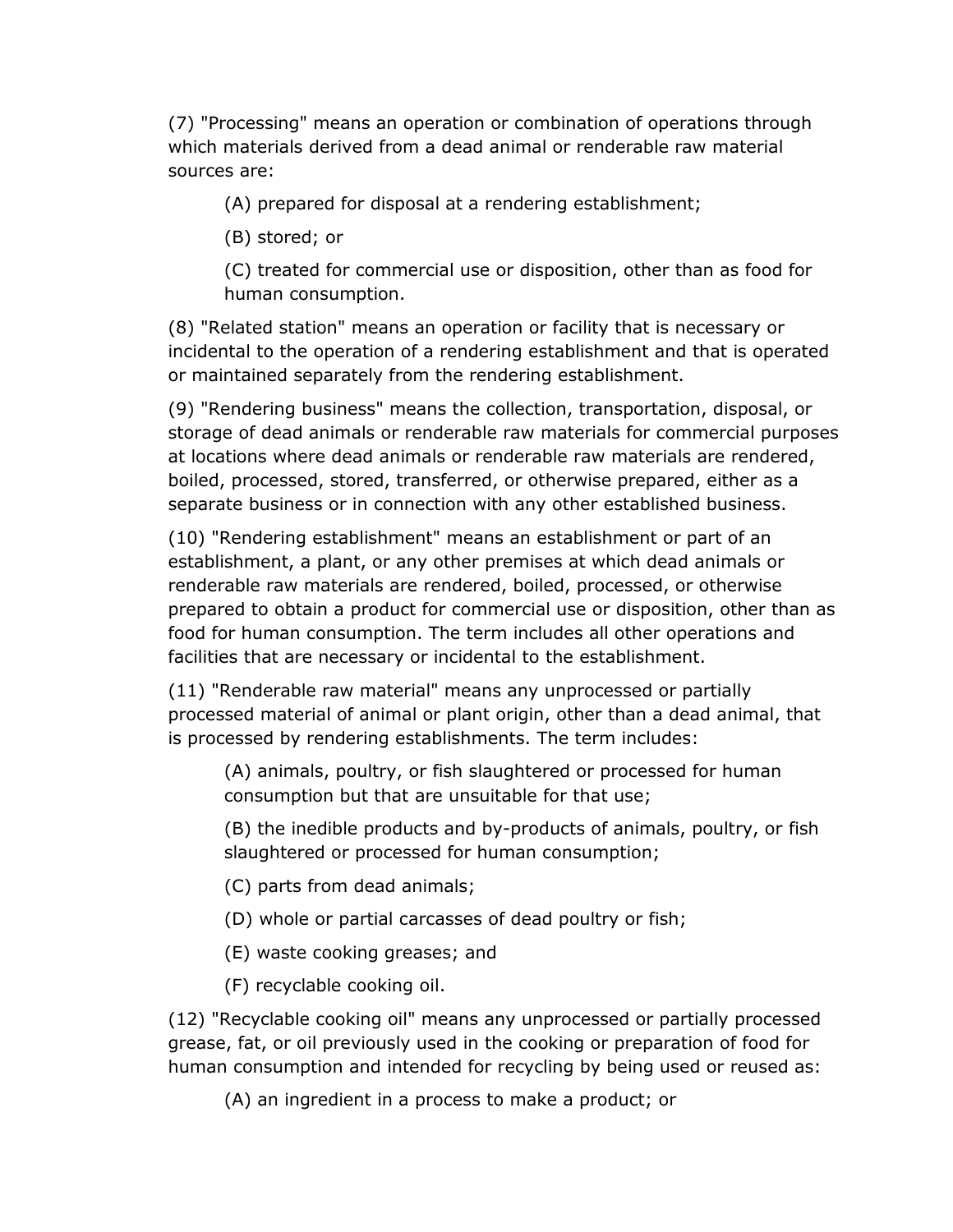(B) an effective substitute for a commercial product.

(13) "Renderable raw material hauler" means a person who collects or transports renderable raw materials for commercial purposes.

(14) "Transfer station" means a facility at which renderable raw materials are transferred from one conveyance to another.

(15) "Waste cooking grease" means any unprocessed or partially processed grease, fat, or oil previously used in the cooking or preparation of food for human consumption and no longer suitable for such use.

Acts 1989, 71st Leg., ch. 678, Sec. 1, eff. Sept. 1, 1989. Amended by Acts 1999, 76th Leg., ch. 485, Sec. 1, eff. Sept. 1, 1999.

# Sec. 144.003. CONSTRUCTION OF OTHER LAWS

(a) This chapter does not affect:

(1) Chapter 141, Agriculture Code; or

(2) any state law or a rule of any public regulatory body that relates to the control of water or air pollution.

(b) This chapter does not affect a municipality's power to regulate by ordinance rendering businesses within the boundaries of the municipality. However, each rendering establishment, related station, transfer station, dead animal hauler, or renderable raw material hauler subject to a municipal ordinance shall comply with this chapter.

Acts 1989, 71st Leg., ch. 678, Sec. 1, eff. Sept. 1, 1989. Amended by Acts 1999, 76th Leg., ch. 485, Sec. 2, eff. Sept. 1, 1999.

# SUBCHAPTER B. OPERATING LICENSES

This section was amended by the 84th Legislature. Pending publication of the current statutes, see [S.B. 202,](http://www.legis.state.tx.us/tlodocs/84R/billtext/html/SB00202F.HTM) 84th Legislature, Regular Session, for amendments affecting this section.

# Sec. 144.011. LICENSE REQUIRED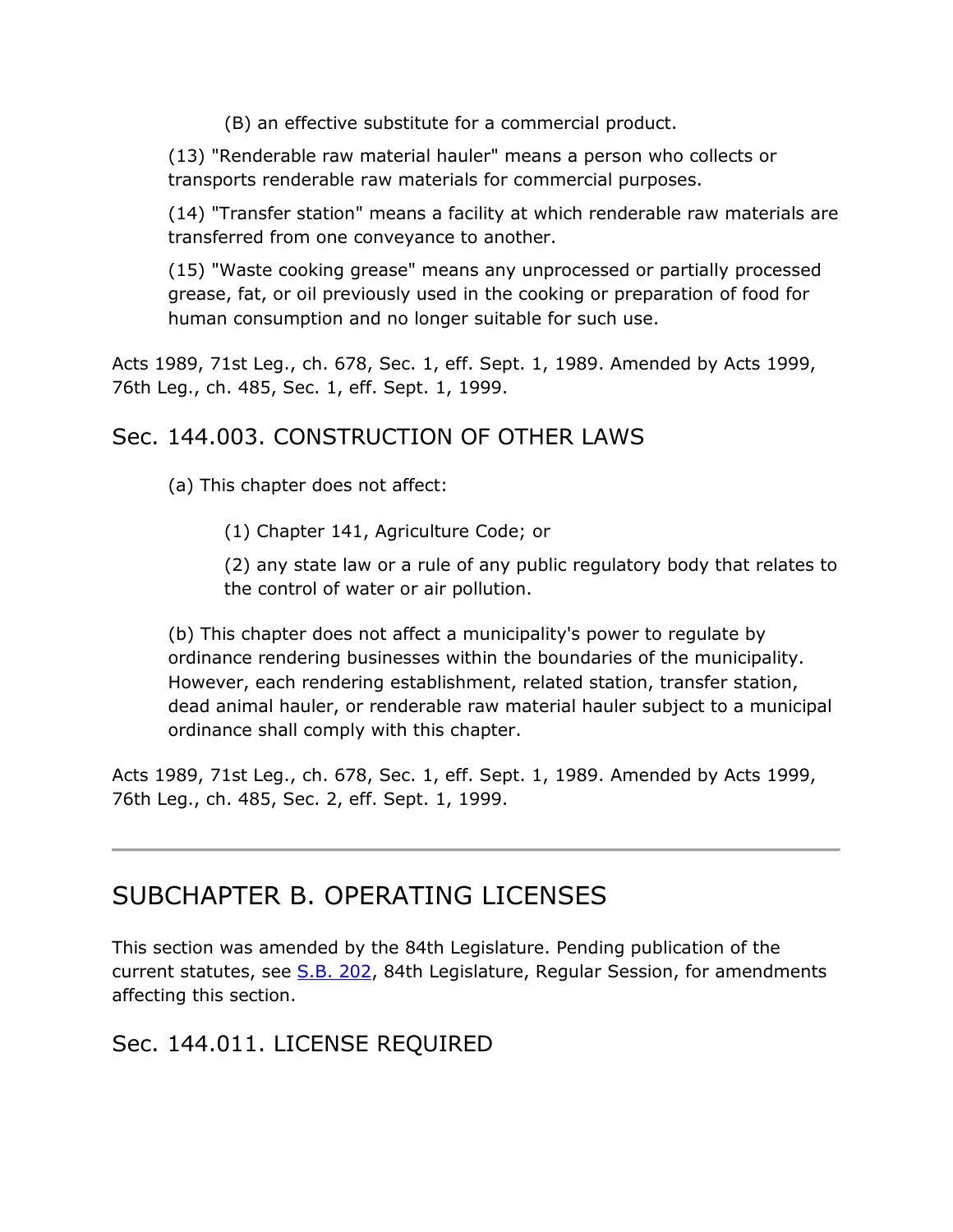(a) A person may not operate a rendering business, or any adjunct to a rendering business, without having a rendering establishment operating license issued by the department or another appropriate operating license under this section

(b) A person may not operate or maintain a related station without a related station operating license issued by the department.

(c) A person may not operate or maintain a transfer station without a transfer station operating license issued by the department.

(d) A person may not operate as a dead animal hauler without a dead animal hauler operating license issued by the department unless the person is an employee of a rendering establishment.

(e) A person may not operate as a renderable raw material hauler without a renderable raw material hauler operating license issued by the department unless the person is an employee of a rendering establishment.

Acts 1989, 71st Leg., ch. 678, Sec. 1, eff. Sept. 1, 1989. Amended by Acts 1999, 76th Leg., ch. 485, Sec. 3, eff. Sept. 1, 1999.

This section was amended by the 84th Legislature. Pending publication of the current statutes, see [S.B. 202,](http://www.legis.state.tx.us/tlodocs/84R/billtext/html/SB00202F.HTM) 84th Legislature, Regular Session, for amendments affecting this section.

#### Sec. 144.012. EXEMPTIONS FROM LICENSING REQUIREMENT

(a) Unless the person also performs rendering operations or processes, this chapter does not apply to a person who:

(1) slaughters, butchers, manufactures, or sells animal flesh or products only for use as food for human consumption;

(2) transports or disposes of the bodies of animals killed for use as food for human consumption, or the products of those bodies, only for that purpose and use; or

(3) is an individual and who disposes of the individual's own animal.

(b) This chapter does not apply to a governmental agency that collects, transports, or disposes of dead animals or renderable raw materials.

Acts 1989, 71st Leg., ch. 678, Sec. 1, eff. Sept. 1, 1989. Amended by Acts 1999, 76th Leg., ch. 485, Sec. 4, eff. Sept. 1, 1999.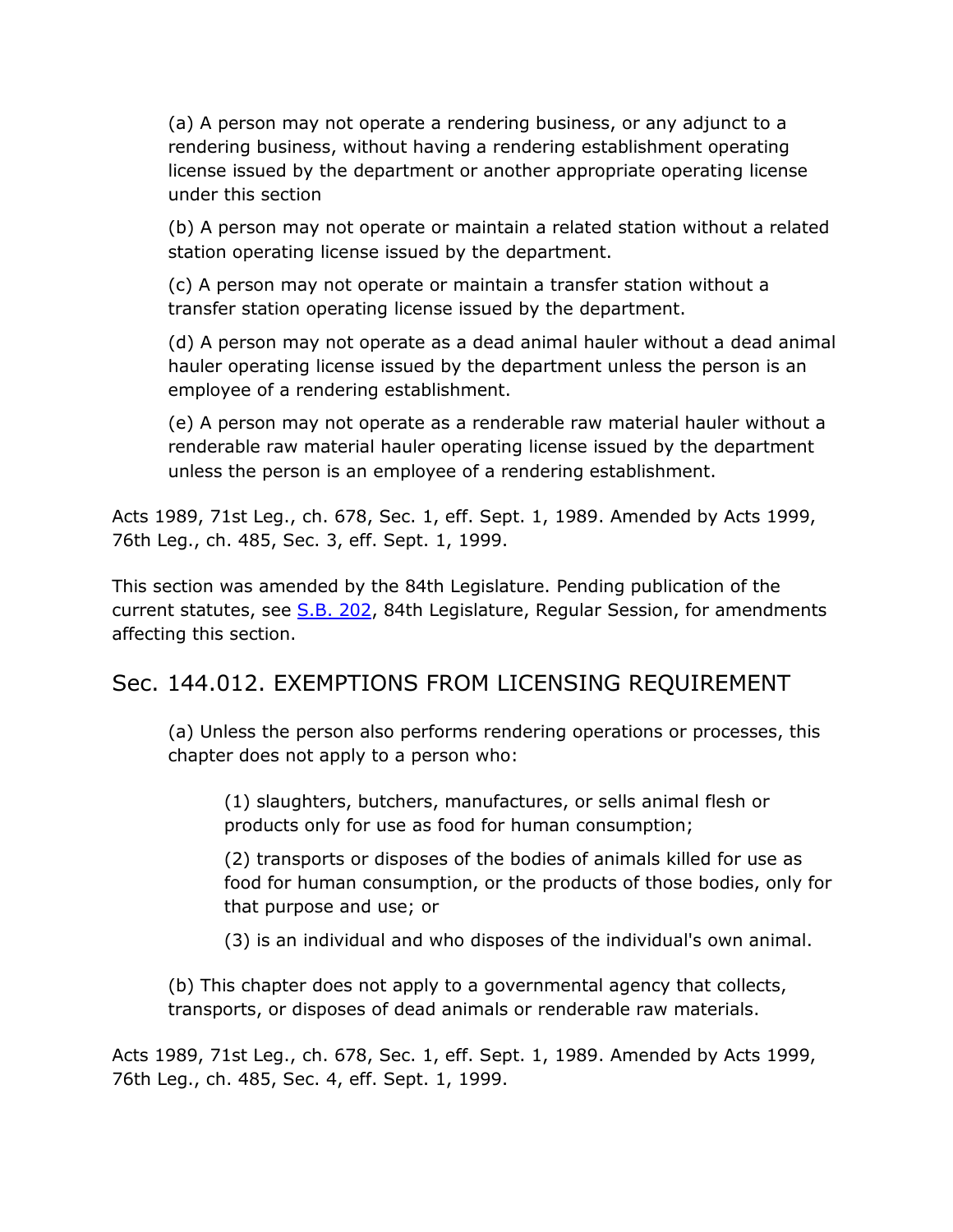This section was amended by the 84th Legislature. Pending publication of the current statutes, see [S.B. 202](http://www.legis.state.tx.us/tlodocs/84R/billtext/html/SB00202F.HTM) and [S.B. 219,](http://www.legis.state.tx.us/tlodocs/84R/billtext/html/SB00219F.HTM) 84th Legislature, Regular Session, for amendments affecting this section.

# Sec. 144.013. LICENSE APPLICATION AND ISSUANCE.

(a) To be considered by the department for an operating license, a person must submit a sworn application to the department. The application must:

(1) state whether the applicant intends to operate as a rendering establishment, related station, transfer station, dead animal hauler, or renderable raw material hauler;

(2) state the location from which the business is to be conducted; and

(3) include other relevant information required by the department to determine the applicant's compliance with the operating procedures established under Subchapter C.

(b) The application must be accompanied by the application fee.

(c) The department shall issue the appropriate operating license if, after investigation, it finds that the applicant's operations or proposed operations meet the requirements of Subchapter C.

(d) If the department finds that the applicant's operations or proposed operations do not meet the requirements of Subchapter C, the department shall deny the application and shall notify the applicant in writing of each reason why the applicant fails to meet those requirements. The applicant is entitled to 90 days to meet the requirements, after which the department shall reinvestigate.

(e) If the department determines after reinvestigation that the applicant is not in compliance, the department shall again deny the application and promptly notify the applicant in writing of each reason why the applicant fails to meet the requirements.

(f) If the department denies an application twice, the application is canceled. The applicant is entitled to a hearing before the commissioner on the denial if the applicant requests the hearing not later than the 30th day after the date of the second denial.

(g) Unless the period is extended by a written agreement between the department and the applicant, the department shall grant or deny a license application not later than the 30th day after the date on which:

(1) the application and the required fee is filed with the department;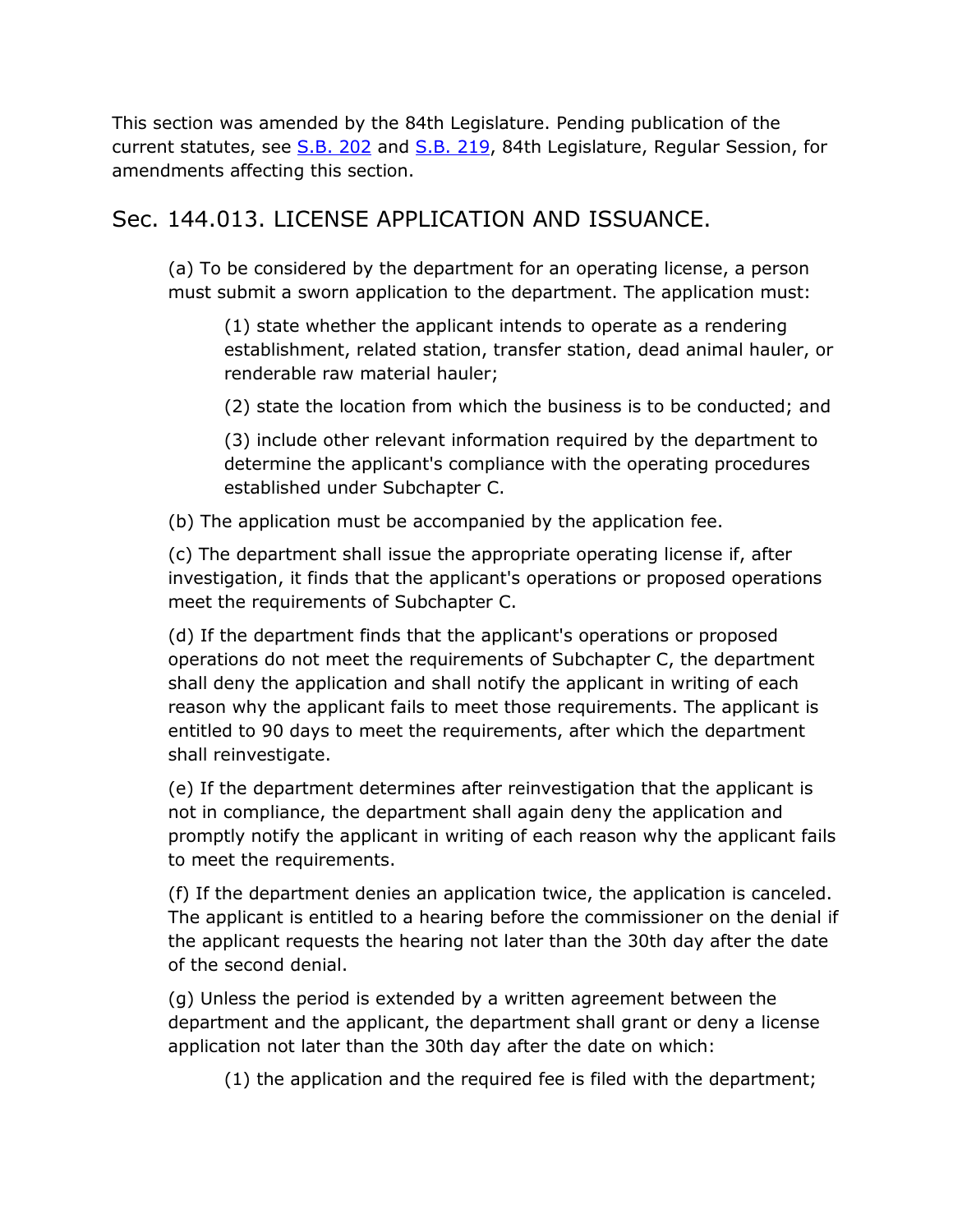- (2) the period to meet the requirements expires; or
- (3) a hearing on the application denial is conducted.

Acts 1989, 71st Leg., ch. 678, Sec. 1, eff. Sept. 1, 1989. Amended by Acts 1999, 76th Leg., ch. 485, Sec. 5, eff. Sept. 1, 1999.

# SUBCHAPTER C. OPERATING PROCEDURES FOR ALL LICENSE HOLDERS

This section was amended by the 84th Legislature. Pending publication of the current statutes, see [S.B. 202](http://www.legis.state.tx.us/tlodocs/84R/billtext/html/SB00202F.HTM) and [S.B. 219,](http://www.legis.state.tx.us/tlodocs/84R/billtext/html/SB00219F.HTM) 84th Legislature, Regular Session, for amendments affecting this section.

# Sec. 144.021. GENERAL REQUIREMENTS FOR OPERATING LICENSES

(a) Each applicant for or holder of an operating license shall adopt operating procedures that:

(1) provide for the sanitary performance of rendering operations and processes;

(2) prevent the spread of infectious or noxious materials; and

(3) ensure that finished products are free from disease-producing organisms.

(b) As a condition of licensure, the department may prescribe other reasonable and appropriate construction, operational, maintenance, and inspection requirements to ensure compliance with this chapter and applicable rules of the department.

Acts 1989, 71st Leg., ch. 678, Sec. 1, eff. Sept. 1, 1989. Amended by Acts 1999, 76th Leg., ch. 485, Sec. 6, eff. Sept. 1, 1999.

This section was amended by the 84th Legislature. Pending publication of the current statutes, see [S.B. 202](http://www.legis.state.tx.us/tlodocs/84R/billtext/html/SB00202F.HTM) and [S.B. 219,](http://www.legis.state.tx.us/tlodocs/84R/billtext/html/SB00219F.HTM) 84th Legislature, Regular Session, for amendments affecting this section.

Sec. 144.022. RECORDS.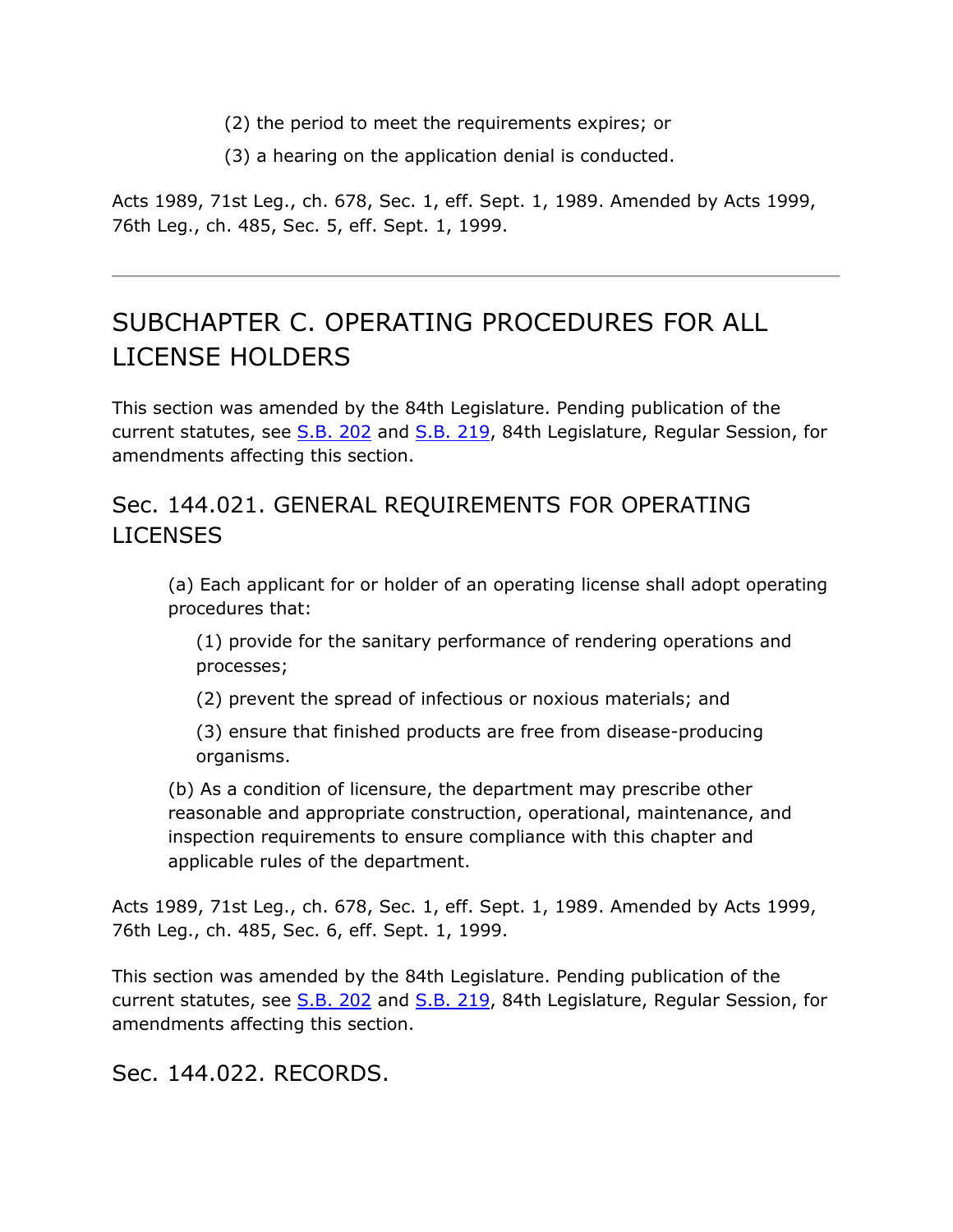(a) Each licensed rendering establishment, related station, or dead animal hauler shall have a dead animal log that meets the requirements prescribed by the department. The name of the licensed rendering establishment, related station, or dead animal hauler must be on the front of the log

(b) When a license holder receives a dead animal, the license holder shall enter the following information in the log:

- (1) the date and time of the pickup of the dead animal;
- (2) the name of the driver of the collection vehicle;
- (3) a description of the dead animal;
- (4) the location of the dead animal, including the county; and
- (5) the owner of the dead animal, if known.

(c) The license holder shall also keep a record in the log, or in an appendix to the log, of the general route followed in making the collection.

(d) The log is subject to inspection at all reasonable times by the department or a person with written authorization from the department. Repeated or wilful failure or refusal to produce the log for inspection or to permit inspection by persons properly authorized to inspect the log constitutes grounds for license revocation.

(e) This section does not apply to a licensed renderable raw material hauler.

Acts 1989, 71st Leg., ch. 678, Sec. 1, eff. Sept. 1, 1989.

This section was amended by the 84th Legislature. Pending publication of the current statutes, see [S.B. 202,](http://www.legis.state.tx.us/tlodocs/84R/billtext/html/SB00202F.HTM) 84th Legislature, Regular Session, for amendments affecting this section.

# Sec. 144.023. VEHICLES; PERMIT REQUIRED

(a) A vehicle used to transport dead animals or renderable raw materials to or from a rendering establishment must:

(1) be leak-proof and maintained in a manner that precludes the creation of a nuisance; and

(2) comply with each applicable requirement for operation on the public roads or highways, including applicable insurance requirements and gross vehicle weight limitations.

(b) A collection vehicle shall be held to a minimum number of stops, and the stops shall be brief, while traveling to the establishment with dead animals or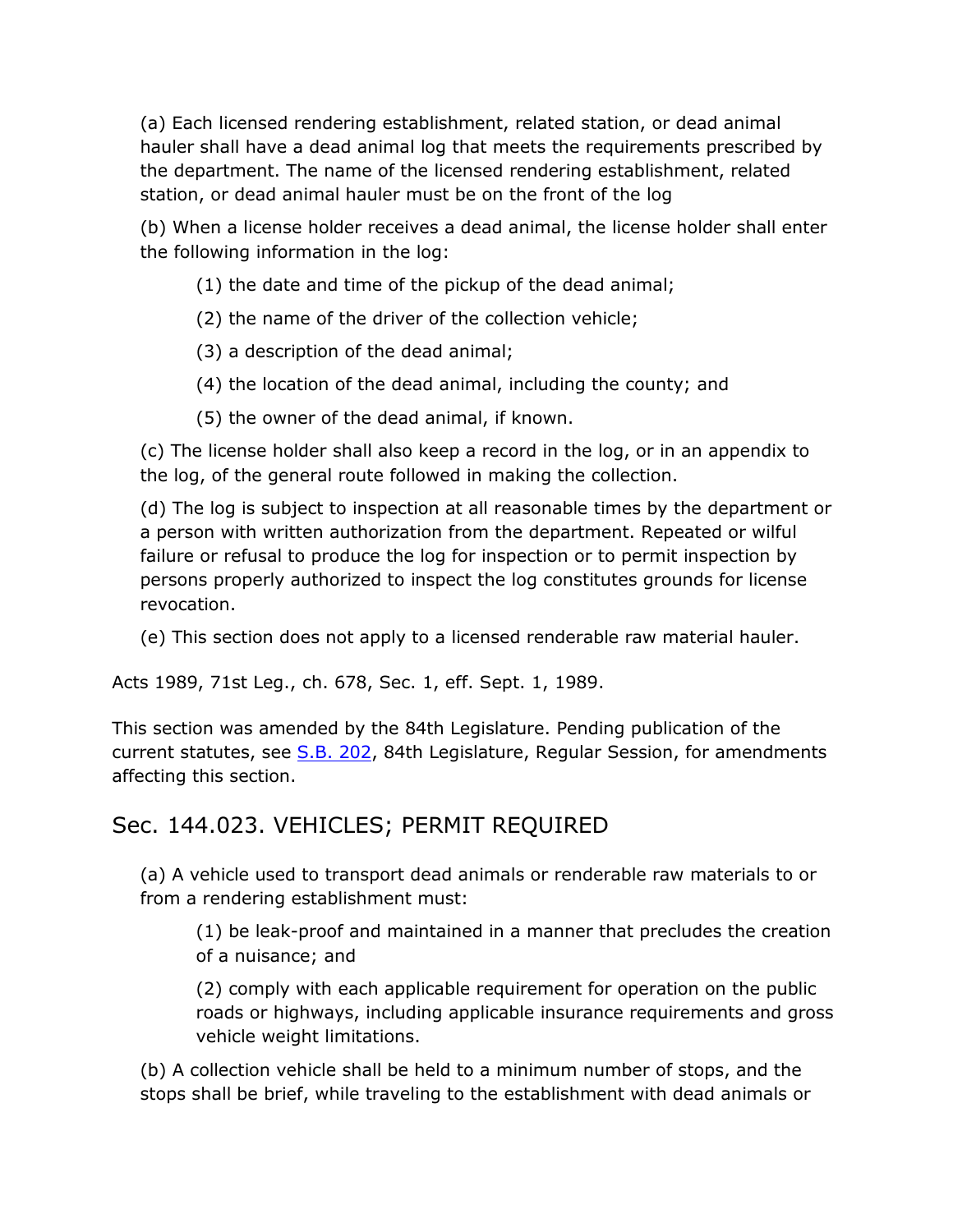renderable raw materials. Each collection vehicle shall be washed and sanitized at the end of each day's operations.

(c) A truck bed used to transport dead animals or renderable raw materials shall be thoroughly washed and sanitized before use for the transport of finished rendered products. A truck bed used to transport dead animals or renderable raw materials to a rendering establishment, or to transfer finished rendered products from an establishment, shall, before being used to transport any product intended for human consumption, be thoroughly sanitized with a bactericidal agent that is determined by the department to be safe in a rendering establishment. A truck bed may not be used to transport dead animals or renderable raw materials at the same time the truck bed or any part of the truck bed is used to transport any product intended for human consumption, notwithstanding the manner in which part of the truck bed is sealed or separated from the remainder of the bed.

(d) The owner of a vehicle may not operate the vehicle on public roads and highways to haul dead animals or renderable raw materials unless the owner holds a permit for the vehicle issued by the department. To obtain a permit for the vehicle from the department, the owner must provide to the department:

(1) the owner's name and address;

(2) a description of the operations to be performed under the registration;

(3) the year, make, model, license plate number, and manufacturer's vehicle identification number for the vehicle;

(4) a list of names of drivers employed by the hauler to drive the vehicle and their driver's license numbers; and

(5) any other information required by the department.

(e) The department may require that a dead animal or renderable raw material hauling vehicle conspicuously display a permit decal issued by the department and the number and license holder's name for any operating license required under [Section 144.011.](http://www.statutes.legis.state.tx.us/GetStatute.aspx?Code=HS&Value=144.011&Date=7/18/2015) As a condition of issuance and maintenance of the permit, the department may require that the vehicle comply with any other construction, operational, maintenance, inspection, and marking requirements as prescribed by the department.

Acts 1989, 71st Leg., ch. 678, Sec. 1, eff. Sept. 1, 1989. Amended by Acts 1999, 76th Leg., ch. 485, Sec. 7, eff. Sept. 1, 1999.

Sec. 144.024. TREATMENT OF DEAD ANIMALS OR RENDERABLE RAW MATERIALS.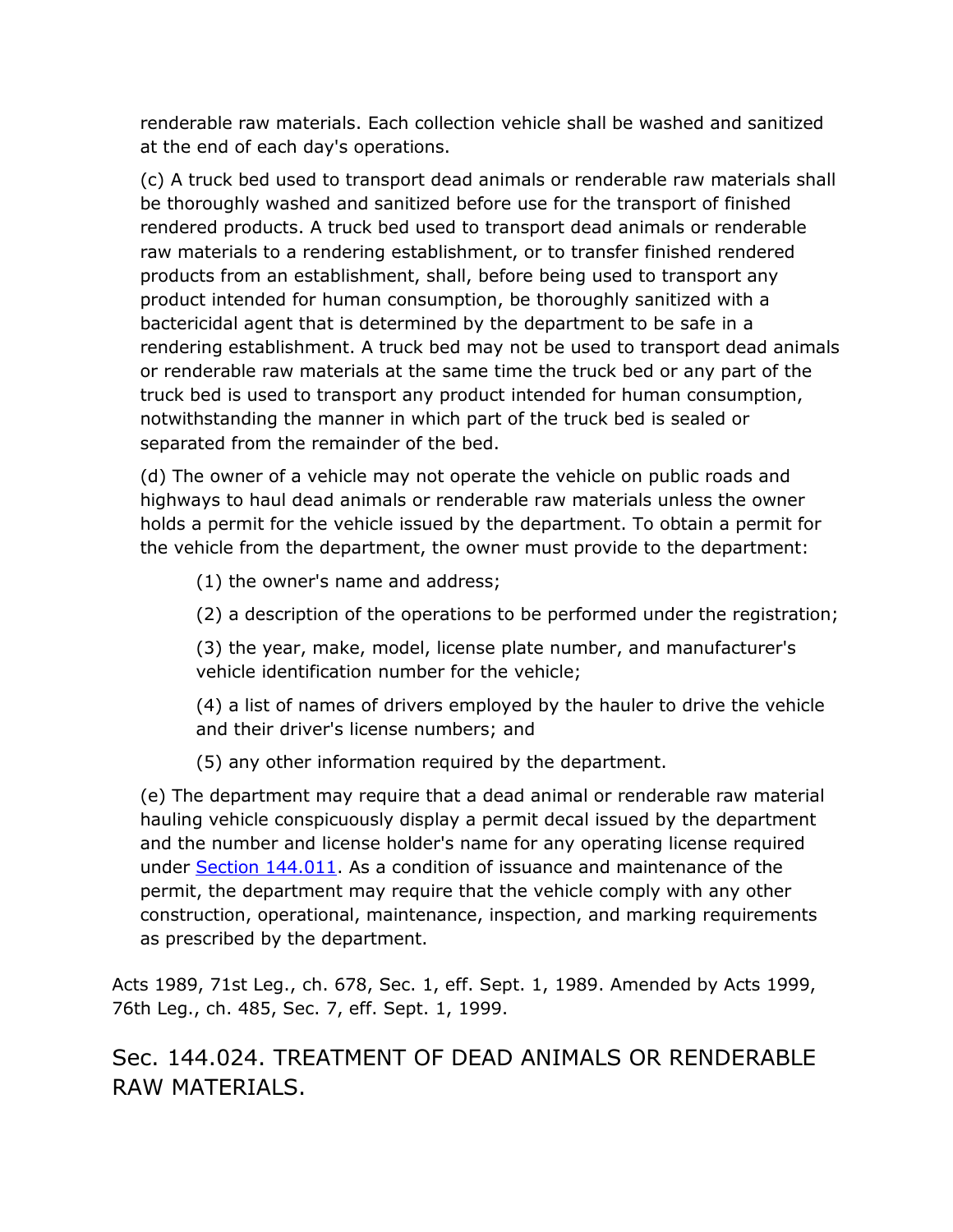(a) Dead animals or renderable raw materials received by a rendering establishment shall either be immediately placed in the rendering process or stored for not more than 48 hours in a manner that precludes the creation of a nuisance or a malodorous condition

(b) Cooking or other dehydration operations shall be conducted in a manner that prevents the survival of disease-producing organisms in the processed material. Adequate and suitable means for the treatment of cooking vapors shall be provided and operated in a manner that controls odors.

(c) All cooked or finished materials shall be kept apart from areas where dead animals or renderable raw materials are kept in a manner that prevents contamination.

(d) If a person intends to use oil or grease as an ingredient in livestock feed or in topical cosmetic products, the person may not contaminate or commingle waste cooking greases or recyclable cooking oils with grease trap waste, grit trap waste, or any other substance that would render the greases or oils harmful or otherwise unsuitable for use as an ingredient in livestock feed or in topical cosmetic products.

Acts 1989, 71st Leg., ch. 678, Sec. 1, eff. Sept. 1, 1989. Amended by Acts 1999, 76th Leg., ch. 485, Sec. 8, eff. Sept. 1, 1999.

# Sec. 144.025. FLOORS

(a) During operations, the floors in processing areas shall be kept reasonably free from processing wastes, including:

- (1) blood;
- (2) manure;
- (3) scraps;
- (4) grease;
- (5) water;
- (6) dirt; and
- (7) litter.

(b) The floors shall be thoroughly cleaned at the end of each day's operations.

Acts 1989, 71st Leg., ch. 678, Sec. 1, eff. Sept. 1, 1989.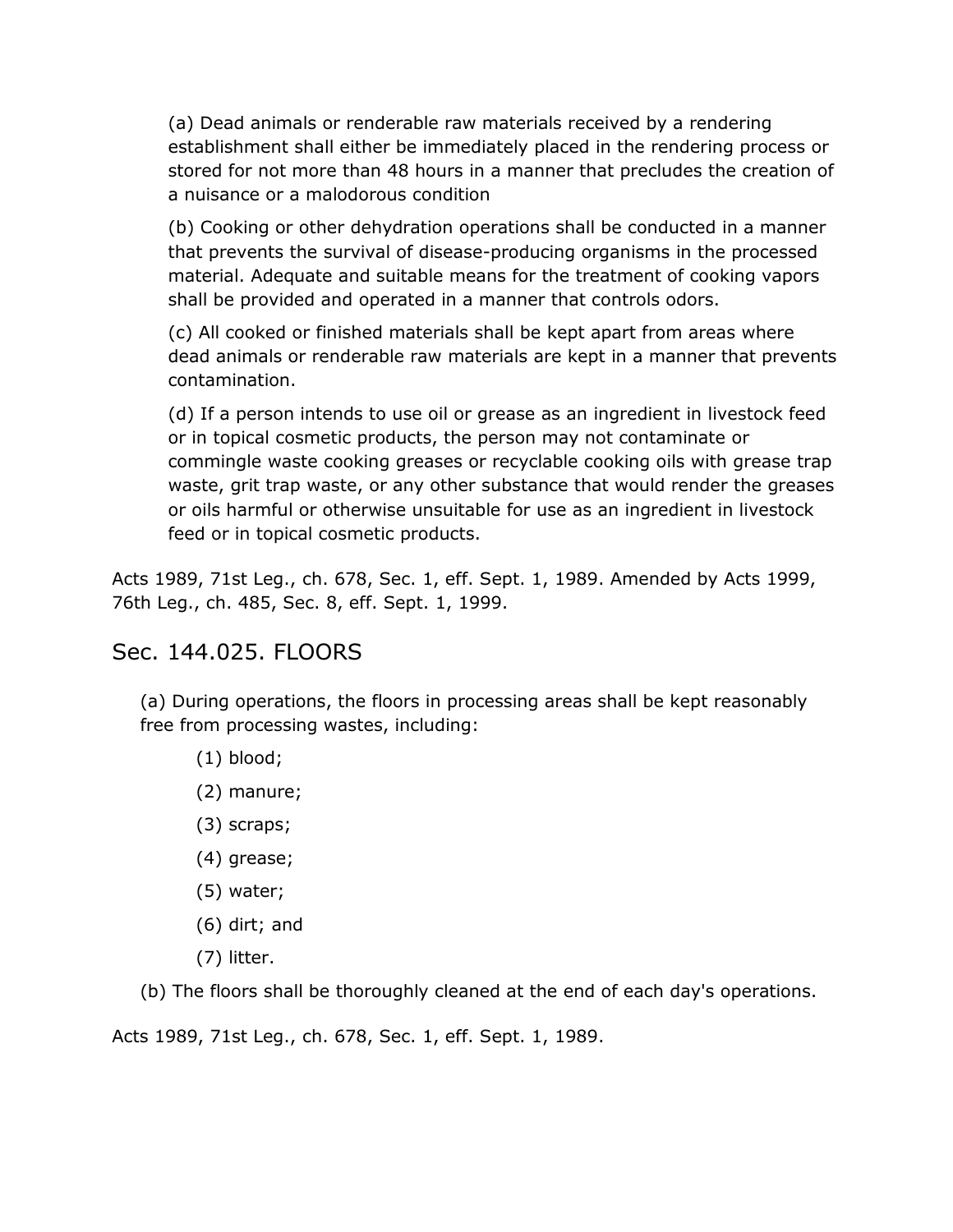This section was amended by the 84th Legislature. Pending publication of the current statutes, see [S.B. 219,](http://www.legis.state.tx.us/tlodocs/84R/billtext/html/SB00219F.HTM) 84th Legislature, Regular Session, for amendments affecting this section.

#### Sec. 144.026. WASTE TREATMENT

(a) Waste shall be handled and disposed of in a manner that prevents contamination of:

(1) the water supply;

(2) processing equipment;

(3) packaging materials; and

(4) finished products.

(b) Liquid waste shall be treated in the manner required by the department and disposed of in a manner approved by the department.

Acts 1989, 71st Leg., ch. 678, Sec. 1, eff. Sept. 1, 1989.

This section was amended by the 84th Legislature. Pending publication of the current statutes, see [S.B. 202,](http://www.legis.state.tx.us/tlodocs/84R/billtext/html/SB00202F.HTM) 84th Legislature, Regular Session, for amendments affecting this section.

# Sec. 144.027. EMPLOYEE FACILITIES.

(a) Adequate and convenient toilet facilities for employees shall be located in an establishment

(b) An adequate number of lavatory facilities for employees to wash their hands shall be provided at convenient locations in the establishment and must be supplied with warm water under pressure and with soap or another detergent.

(c) A drinking water supply approved by the department shall be provided at convenient locations in the establishment for the use of employees.

Acts 1989, 71st Leg., ch. 678, Sec. 1, eff. Sept. 1, 1989.

# Sec. 144.028. HYGIENE REQUIREMENTS.

A person engaging in rendering processes or operations shall wear washable garments and accessories and conform to hygienic practices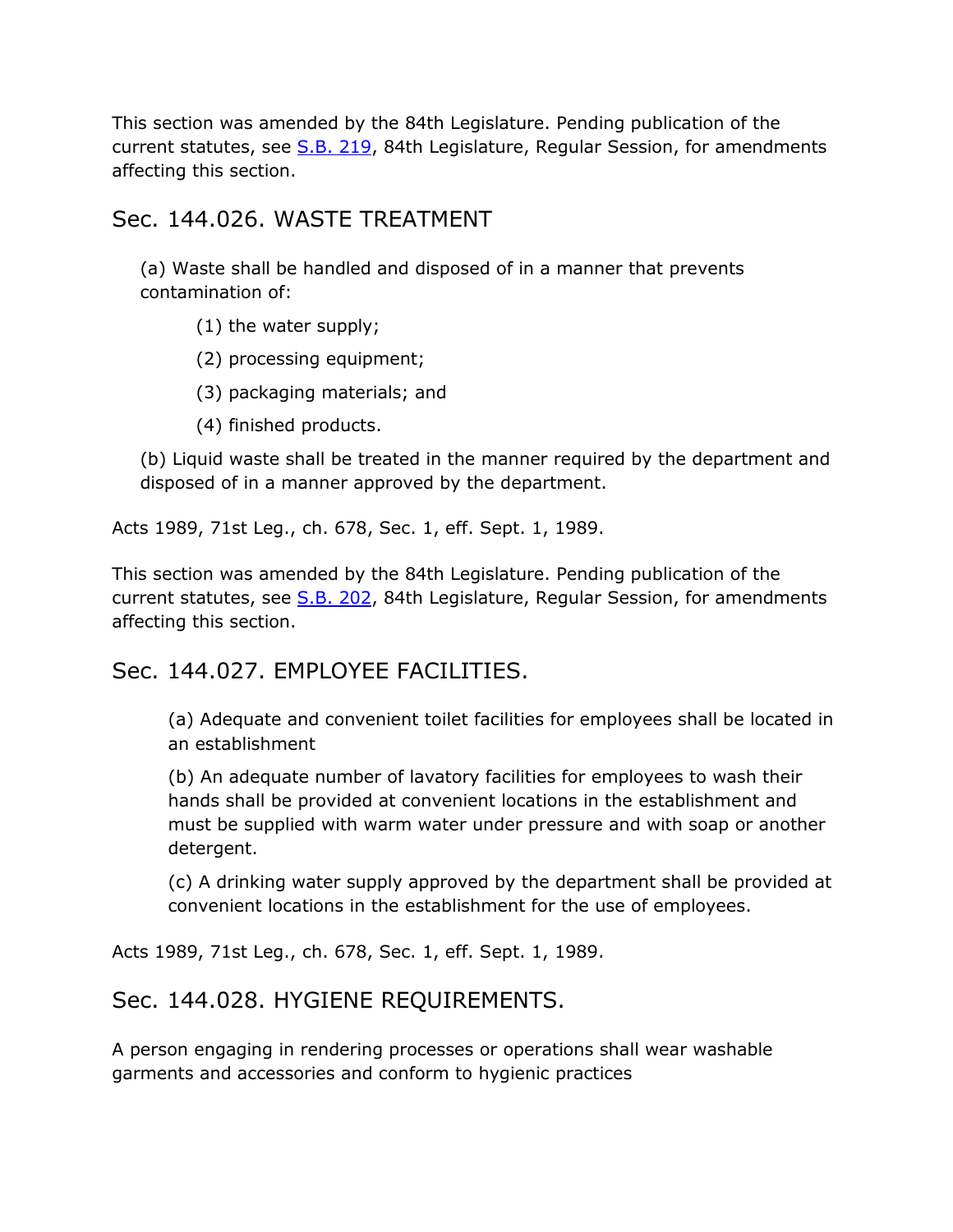Acts 1989, 71st Leg., ch. 678, Sec. 1, eff. Sept. 1, 1989.

#### Sec. 144.029. SANITARY CONDITIONS REQUIRED

(a) The premises of a rendering establishment shall be kept clean and neat, in good repair, and reasonably free from:

- (1) undue collection of refuse;
- (2) waste materials;
- (3) rodent infestation;
- (4) insect breeding places;
- (5) standing water; and
- (6) other objectionable conditions.

(b) Equipment and utensils shall be provided as necessary for the rendering establishment to conduct operations in a sanitary manner.

(c) Rodents, roaches, and other vermin shall be controlled.

(d) Hide storage facilities shall be in closed areas separate from all other areas.

Acts 1989, 71st Leg., ch. 678, Sec. 1, eff. Sept. 1, 1989.

#### Sec. 144.030. COLLECTION CONTAINER REQUIREMENTS.

(a) A container in which dead animals or renderable raw materials are accumulated by a producer at collecting points for pickup by a dead animal hauler or renderable raw material hauler must remain on the premises at each collecting point

(b) The owner of the containers shall maintain the containers in a leak-proof and sanitary condition and shall replace them as necessary.

(c) The transportation, delivery, transfer, loading, and off-loading of dead animals and renderable raw materials shall be performed in a manner that prevents the release of animal parts and spills or leaks of renderable raw materials from containers. A release of dead animal parts or spill or leak of renderable raw materials shall immediately be cleaned up and reported in the log required by [Section 144.022.](http://www.statutes.legis.state.tx.us/GetStatute.aspx?Code=HS&Value=144.022&Date=7/18/2015)

Acts 1989, 71st Leg., ch. 678, Sec. 1, eff. Sept. 1, 1989. Amended by Acts 1999, 76th Leg., ch. 485, Sec. 9, eff. Sept. 1, 1999.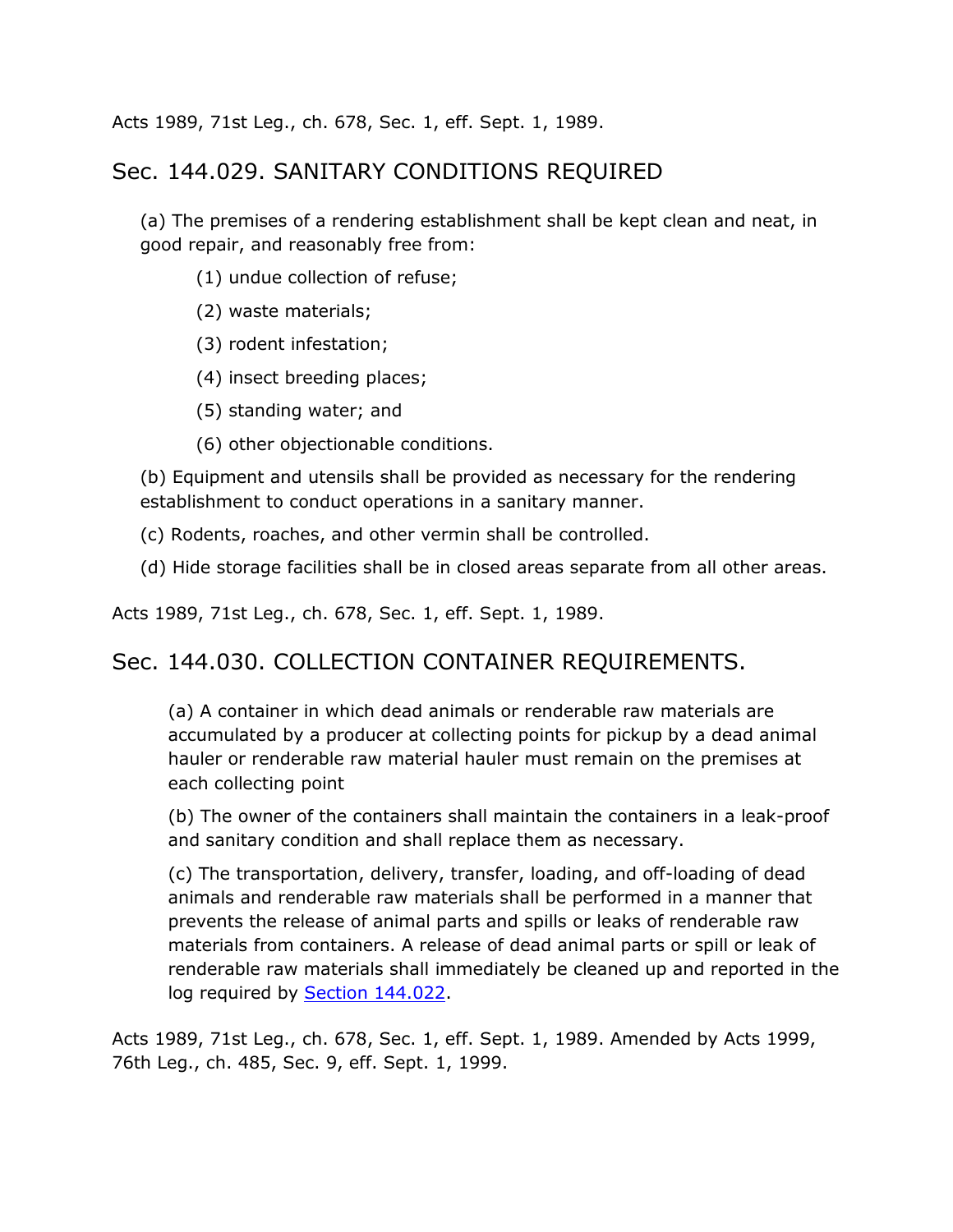This section was amended by the 84th Legislature. Pending publication of the current statutes, see [S.B. 202,](http://www.legis.state.tx.us/tlodocs/84R/billtext/html/SB00202F.HTM) 84th Legislature, Regular Session, for amendments affecting this section.

#### Sec. 144.031. PROHIBITED PURCHASES OR SALES.

(a) A person may not sell or offer for sale a raw or uncooked dead animal or renderable raw material that contains disease-producing organisms to any person who is not licensed under this chapter

(b) A person licensed under this chapter may not purchase a dead animal from a dead animal hauler who is not licensed under this chapter.

(c) A person licensed under this chapter may not purchase renderable raw materials from a renderable raw material hauler who is not licensed under this chapter.

Acts 1989, 71st Leg., ch. 678, Sec. 1, eff. Sept. 1, 1989. Amended by Acts 1999, 76th Leg., ch. 485, Sec. 10, eff. Sept. 1, 1999.

# SUBCHAPTER D. CONSTRUCTION PERMITS

This section was amended by the 84th Legislature. Pending publication of the current statutes, see [S.B. 202,](http://www.legis.state.tx.us/tlodocs/84R/billtext/html/SB00202F.HTM) 84th Legislature, Regular Session, for amendments affecting this section.

# Sec. 144.041. PERMIT REQUIRED.

(a) Except as provided by [Section 144.042,](http://www.statutes.legis.state.tx.us/GetStatute.aspx?Code=HS&Value=144.042&Date=7/18/2015) a person may not construct a new rendering establishment or engage in construction involving an addition or replacement at a rendering establishment without a construction permit issued by the department

(b) Except as provided by **Section 144.042**, a person may not construct a new related station or engage in construction involving an addition or replacement at a related station without a construction permit issued by the department.

(c) Except as provided by [Section 144.042,](http://www.statutes.legis.state.tx.us/GetStatute.aspx?Code=HS&Value=144.042&Date=7/18/2015) a person may not construct a new transfer station or engage in construction involving an addition or replacement at a transfer station without a construction permit issued by the department.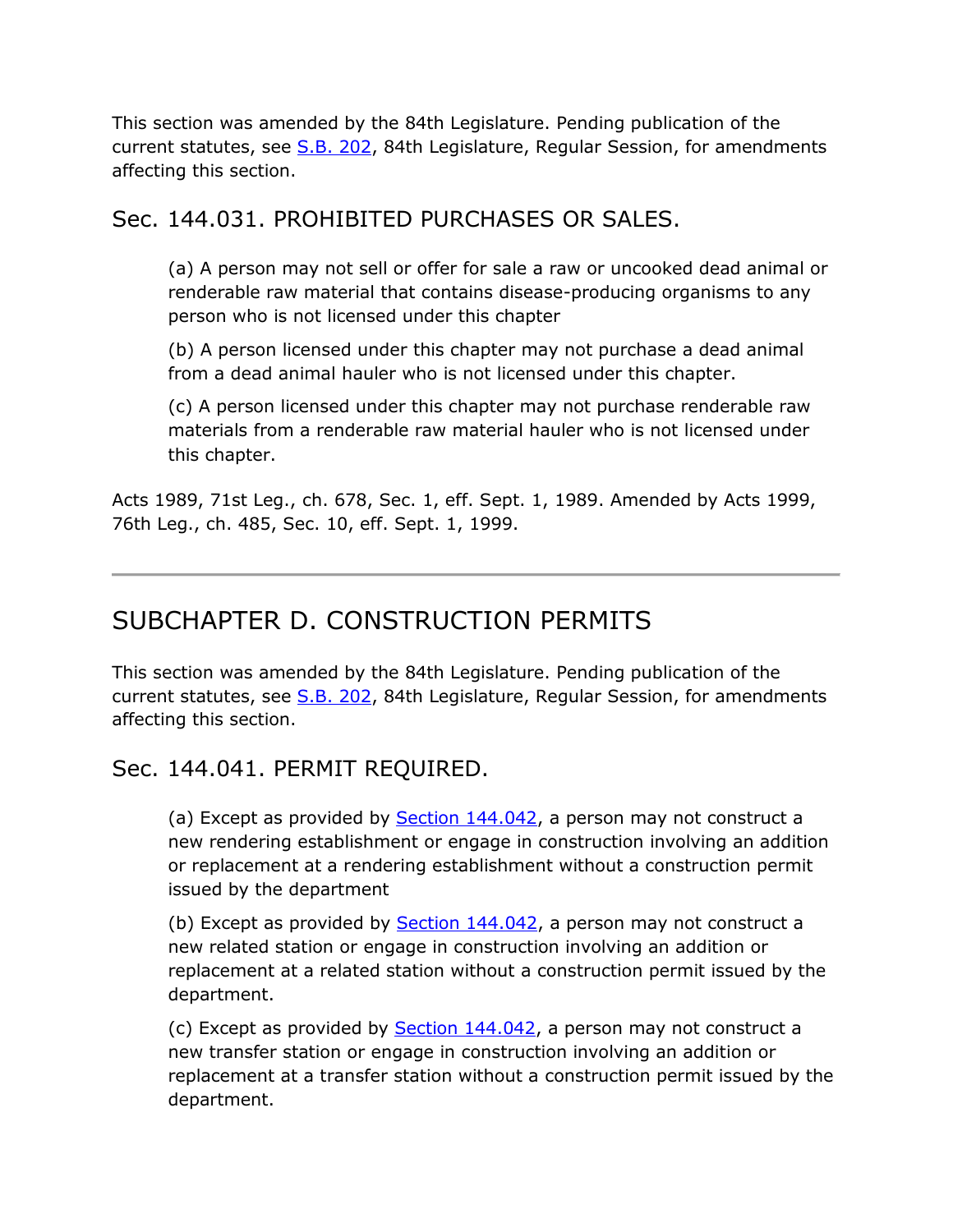(d) Construction at a rendering business is subject to the construction and layout requirements established under Subchapter E.

Acts 1989, 71st Leg., ch. 678, Sec. 1, eff. Sept. 1, 1989. Amended by Acts 1999, 76th Leg., ch. 485, Sec. 11, eff. Sept. 1, 1999.

This section was amended by the 84th Legislature. Pending publication of the current statutes, see [S.B. 202,](http://www.legis.state.tx.us/tlodocs/84R/billtext/html/SB00202F.HTM) 84th Legislature, Regular Session, for amendments affecting this section.

# Sec. 144.042. EXEMPTION FROM PERMIT REQUIREMENT.

A construction permit from the department for the construction of a new rendering business or for construction at a rendering business is not required if the cost to the rendering business is less than \$10,000. However, the construction and layout requirements established under Subchapter E apply to the construction

Acts 1989, 71st Leg., ch. 678, Sec. 1, eff. Sept. 1, 1989. Amended by Acts 1999, 76th Leg., ch. 485, Sec. 12, eff. Sept. 1, 1999.

This section was amended by the 84th Legislature. Pending publication of the current statutes, see [S.B. 202](http://www.legis.state.tx.us/tlodocs/84R/billtext/html/SB00202F.HTM) and [S.B. 219,](http://www.legis.state.tx.us/tlodocs/84R/billtext/html/SB00219F.HTM) 84th Legislature, Regular Session, for amendments affecting this section.

# Sec. 144.043. PERMIT APPLICATION AND ISSUANCE.

(a) To receive a construction permit, a person must submit a sworn application to the department The application must:

(1) describe the type of construction proposed, whether the construction is of a new rendering establishment, related station, or transfer station or additions or replacements;

(2) specify when the proposed construction is to occur; and

(3) include other relevant information required by the department to determine the applicant's compliance with the requirements of Subchapter E.

(b) The department shall issue the construction permit if, after investigation, it finds that the proposed construction meets the requirements of Subchapter E.

(c) If the department finds that the applicant's proposed construction does not meet the requirements of Subchapter E, the department shall deny the application and shall notify the applicant in writing of each reason why the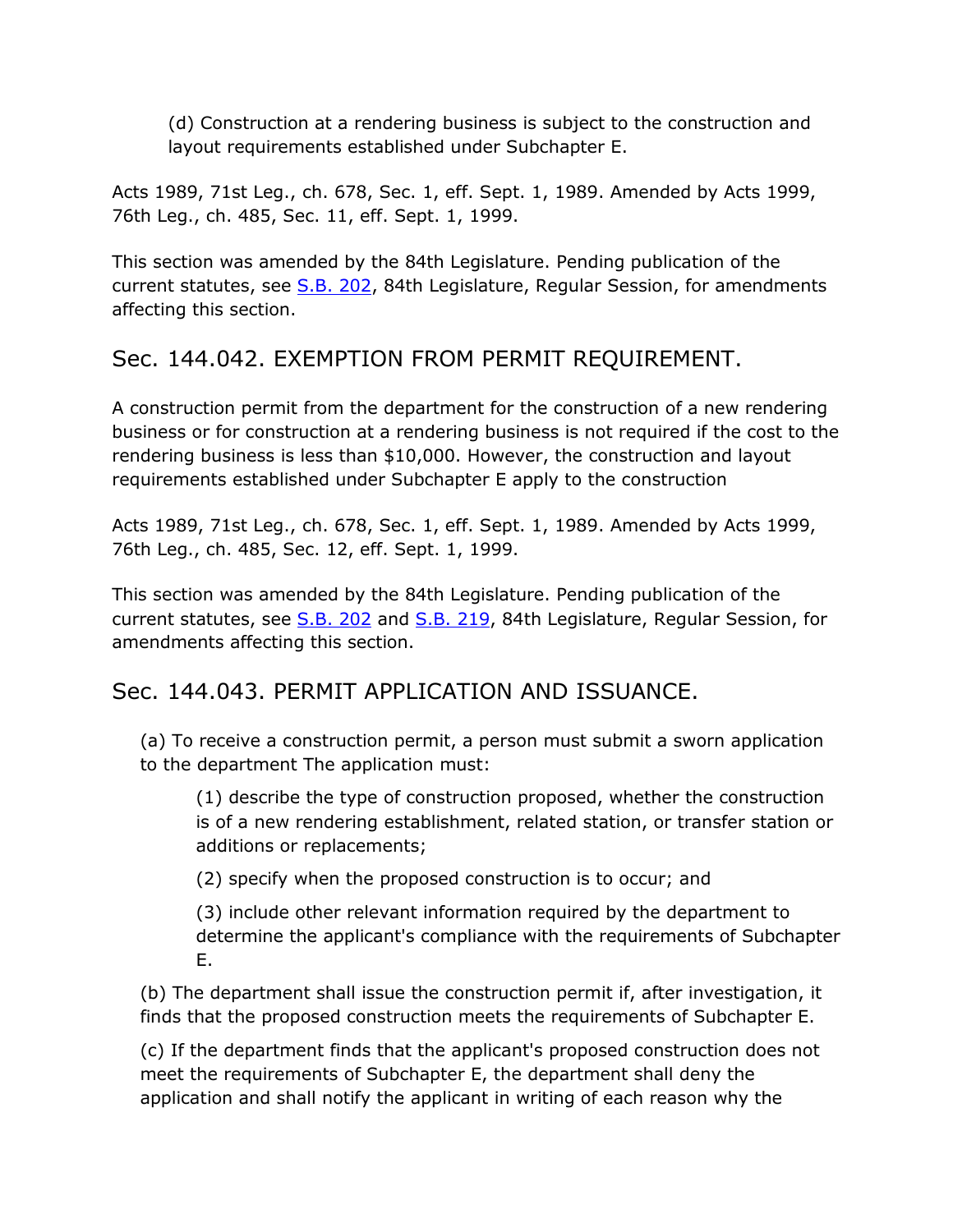applicant fails to meet the requirements. The applicant is entitled to 90 days in which to meet the requirements, after which the department shall reinvestigate.

(d) If the department determines after reinvestigation that the applicant is not in compliance, the department shall again deny the application and notify the applicant in writing of each reason why the applicant fails to meet the requirements.

(e) If the department denies an application twice, the application is canceled. The applicant is entitled to a hearing before the commissioner on the denial if the applicant requests the hearing not later than the 30th day after the date of the second denial.

(f) Unless the period is extended by a written agreement between the department and the applicant, the department shall grant or deny a permit application not later than the 30th day after the date on which:

- (1) the application and the required fees are filed with the department;
- (2) the period to meet the requirements expires; or
- (3) a hearing on the application denial is conducted.

Acts 1989, 71st Leg., ch. 678, Sec. 1, eff. Sept. 1, 1989. Amended by Acts 1999, 76th Leg., ch. 485, Sec. 13, eff. Sept. 1, 1999.

# SUBCHAPTER E. CONSTRUCTION AND LAYOUT REQUIREMENTS FOR RENDERING ESTABLISHMENTS AND RELATED STATIONS

This section was amended by the 84th Legislature. Pending publication of the current statutes, see [S.B. 202,](http://www.legis.state.tx.us/tlodocs/84R/billtext/html/SB00202F.HTM) 84th Legislature, Regular Session, for amendments affecting this section.

# Sec. 144.051. RENDERING ESTABLISHMENT AND RELATED STATION CONSTRUCTION

(a) All construction of a rendering establishment, related station, or transfer station subject to this chapter must:

(1) provide for sanitary operations and environmental conditions;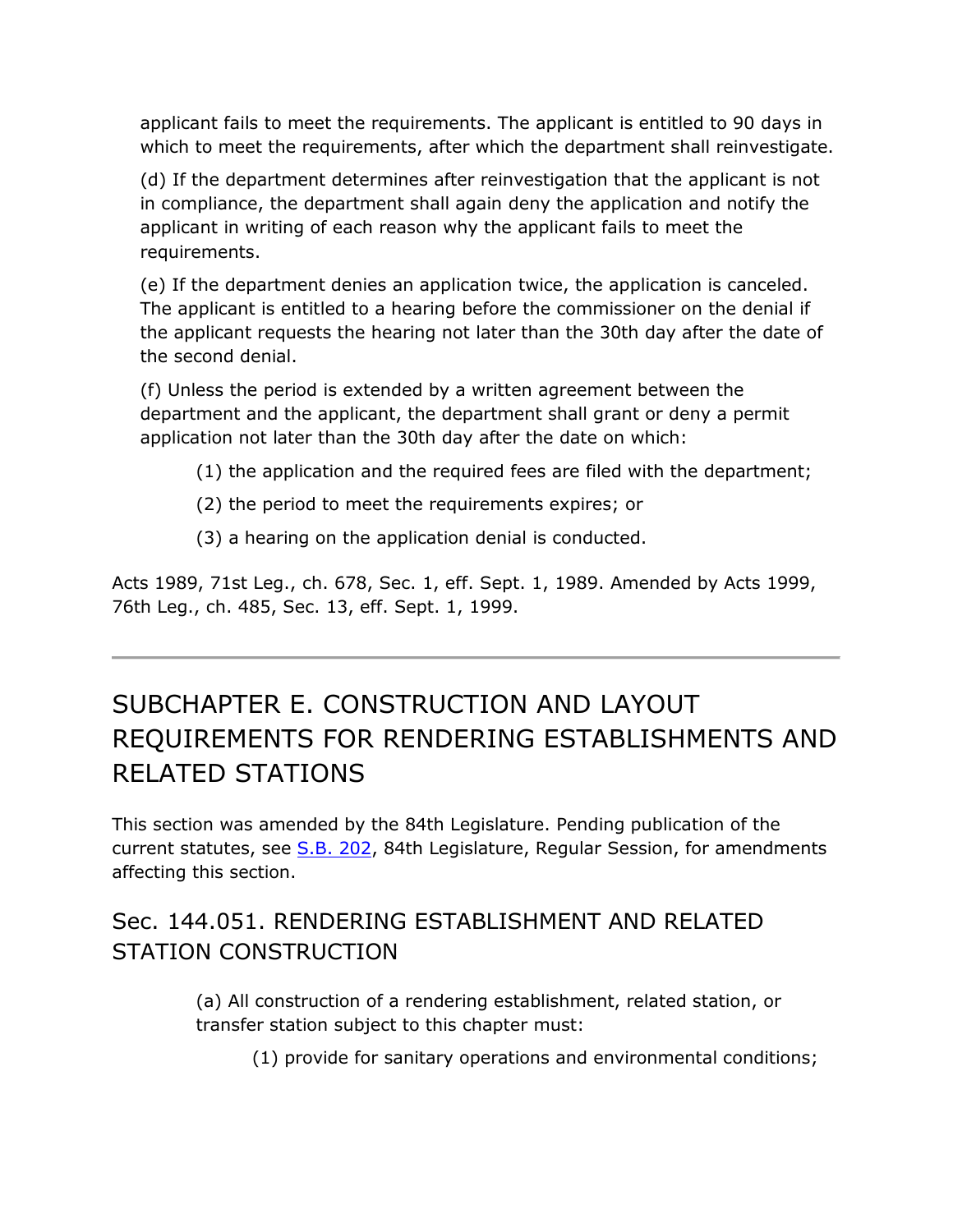(2) prevent the spread of disease-producing organisms and infectious or noxious materials; and

(3) prevent the development of a malodorous condition or a nuisance.

(b) Except to the extent the department grants a written variance from a requirement, each construction permit holder shall comply with the specific requirements established under this subchapter. The department may grant a variance from the requirements of this subchapter if the department determines that construction or operational features established at a rendering establishment will provide protection for public health and safety equivalent to that afforded by the requirements of this subchapter.

Acts 1989, 71st Leg., ch. 678, Sec. 1, eff. Sept. 1, 1989. Amended by Acts 1999, 76th Leg., ch. 485, Sec. 14, eff. Sept. 1, 1999.

This section was amended by the 84th Legislature. Pending publication of the current statutes, see [S.B. 202,](http://www.legis.state.tx.us/tlodocs/84R/billtext/html/SB00202F.HTM) 84th Legislature, Regular Session, for amendments affecting this section.

# Sec. 144.052. GENERAL CONSTRUCTION AND LAYOUT REQUIREMENTS

(a) A rendering establishment shall provide sufficient space for:

(1) the sanitary administration of rendering operations and processes;

(2) the installation of necessary utility equipment; and

(3) the installation of processing equipment in a manner that makes the equipment easily accessible for cleaning.

(b) A rendering establishment must be constructed so as to be easily maintained in a sanitary condition and to prevent shelter for rodents, roaches, and other vermin.

(c) A floor in a rendering establishment must be constructed of good quality concrete, metal, or other equally impervious and easily cleanable material. It must be smooth, graded to drain, and provided with an adequate number of trapped drains or other waste disposal facilities approved by the department. A gutter used to conduct drainage must be constructed and located so it can be easily cleaned and maintained in a sanitary condition.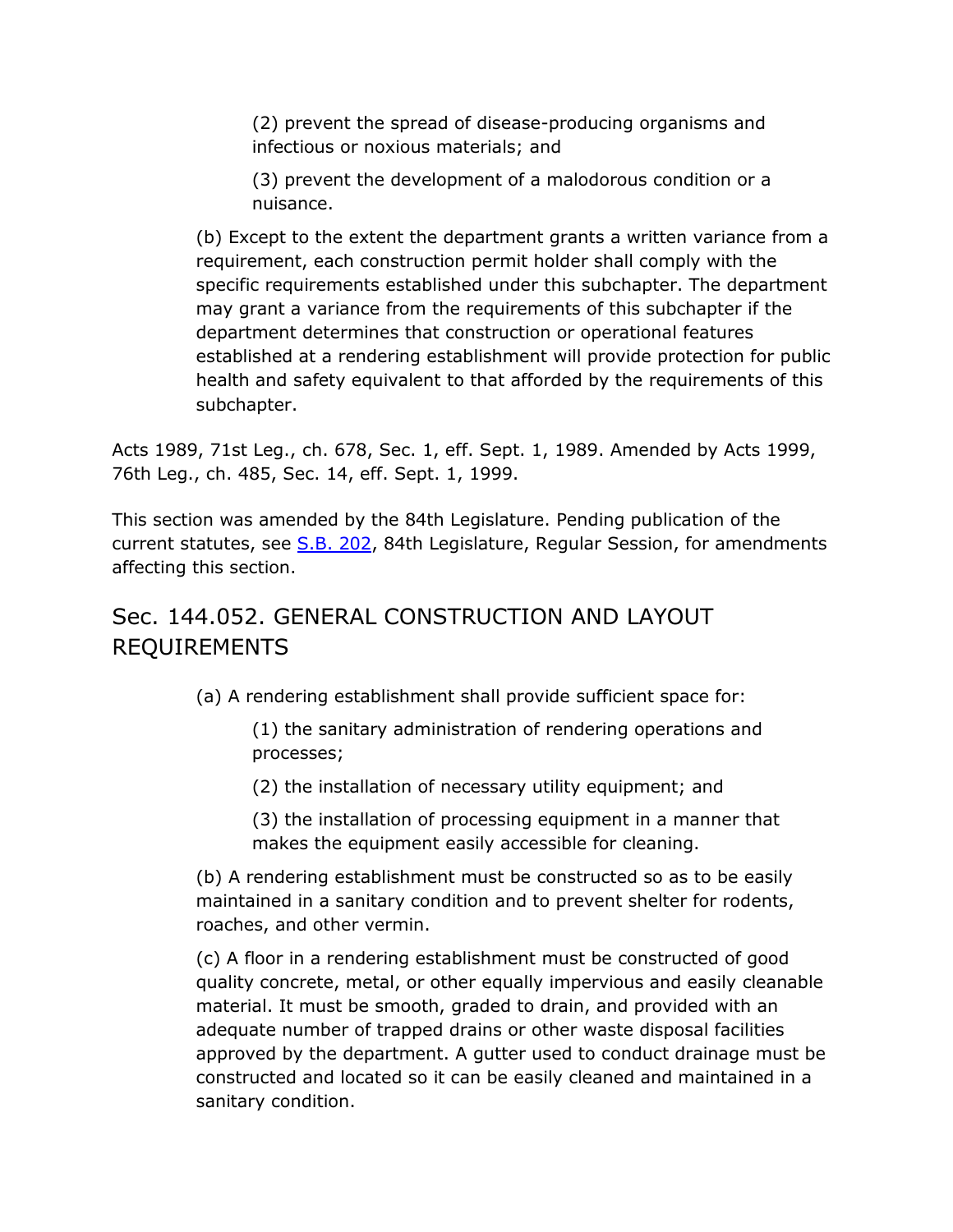(d) A wall, partition, or post in a rendering establishment must be finished with a smooth, washable surface of concrete, metal, or other equally impervious and easily cleanable material.

(e) A ceiling, the underside of a roof if used as a ceiling, and any exposed overhead structure in a rendering establishment must have easily cleanable surfaces.

(f) Each exterior wall and roof, and any opening in an outer wall or roof, must protect against the entrance of insects, rodents, and other vermin. An interior wall, partition, post, ceiling, or other overhead structure may not contain crevices or openings that may provide shelter for rodents or insects.

(g) A rendering establishment shall provide a paved area of adequate size for washing and sanitizing trucks. The paved area must be provided with adequate drains that lead to a sanitary sewer system.

Acts 1989, 71st Leg., ch. 678, Sec. 1, eff. Sept. 1, 1989.

This section was amended by the 84th Legislature. Pending publication of the current statutes, see [S.B. 202,](http://www.legis.state.tx.us/tlodocs/84R/billtext/html/SB00202F.HTM) 84th Legislature, Regular Session, for amendments affecting this section.

#### Sec. 144.053. RESTROOM FACILITIES.

(a) A rendering establishment shall provide toilet and dressing room facilities for employees of each sex. The department must approve the design, construction, and equipment of those facilities

(b) This section does not apply to toilet or dressing room facilities located in the managerial office area of a rendering establishment.

Acts 1989, 71st Leg., ch. 678, Sec. 1, eff. Sept. 1, 1989.

This section was amended by the 84th Legislature. Pending publication of the current statutes, see [S.B. 202,](http://www.legis.state.tx.us/tlodocs/84R/billtext/html/SB00202F.HTM) 84th Legislature, Regular Session, for amendments affecting this section.

#### Sec. 144.054. VENTILATION REQUIREMENTS.

(a) A rendering establishment shall provide sufficient ventilation to dispel disagreeable odors, condensate, and vapor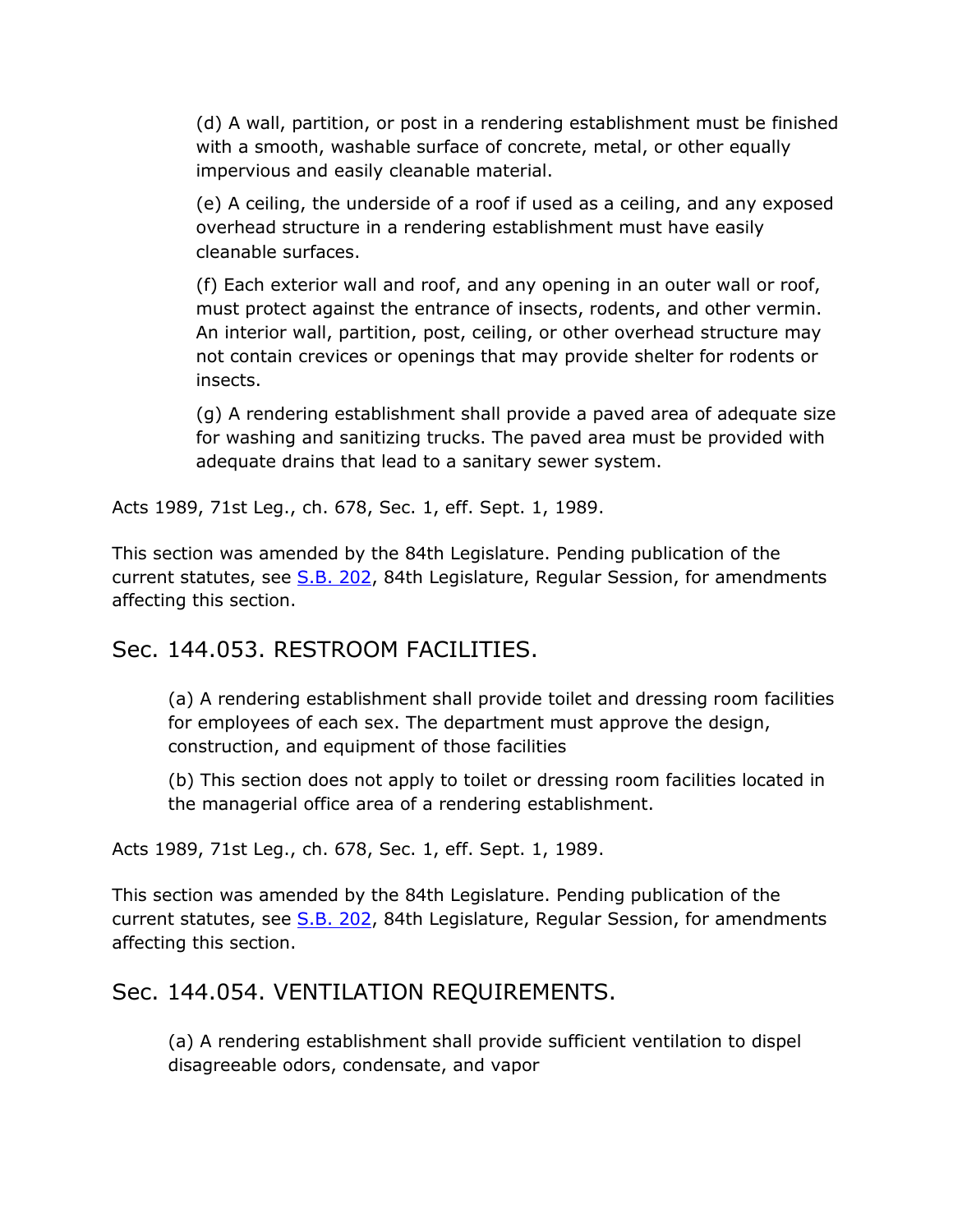(b) The establishment shall provide ventilating equipment as necessary, including individual fans, vents, and hoods. The establishment shall locate and control mechanical ventilating equipment to prevent contamination of finished products or processing equipment from nearby or preceding operations or other sources.

(c) An employee toilet room or dressing room must be adequately vented to the outside air.

(d) A space heater, gas stove, water heater, or other equipment that emits noxious odors, fumes, or vapors must be vented to the outside air.

(e) An exhaust outlet from a mechanical ventilation device must be conducted to the outside air and must be arranged, placed, and extended to avoid creating a nuisance to adjacent areas.

Acts 1989, 71st Leg., ch. 678, Sec. 1, eff. Sept. 1, 1989.

This section was amended by the 84th Legislature. Pending publication of the current statutes, see [S.B. 202,](http://www.legis.state.tx.us/tlodocs/84R/billtext/html/SB00202F.HTM) 84th Legislature, Regular Session, for amendments affecting this section.

#### Sec. 144.055. WATER SUPPLY.

(a) The water supply used by a rendering establishment must be either a public water supply acceptable to the department or a private supply that is located, constructed, and treated, if necessary, to provide water of a safe, sanitary quality and that complies with department requirements

(b) The establishment's water supply may not be physically connected to any unsafe or questionable supply. Water from an unsafe or questionable supply may be used only for limited purposes, such as fire control or for ammonia condensers. A supply line for unsafe or questionable water must be clearly identified.

(c) Hot and cold water must be conveniently accessible to all parts of the establishment. The water must be under ample pressure, and must be available through outlets and in quantities as necessary to meet effectively the needs of the establishment at all times. The hot water system must have sufficient capacity to furnish ample water with a temperature of at least 180 degrees Fahrenheit during processing and cleanup.

(d) The plumbing system in a rendering establishment must be installed in compliance with state law and applicable local plumbing ordinances, and must be designed, installed, and maintained to protect the establishment's water supply from contamination through cross-connections, back siphonage,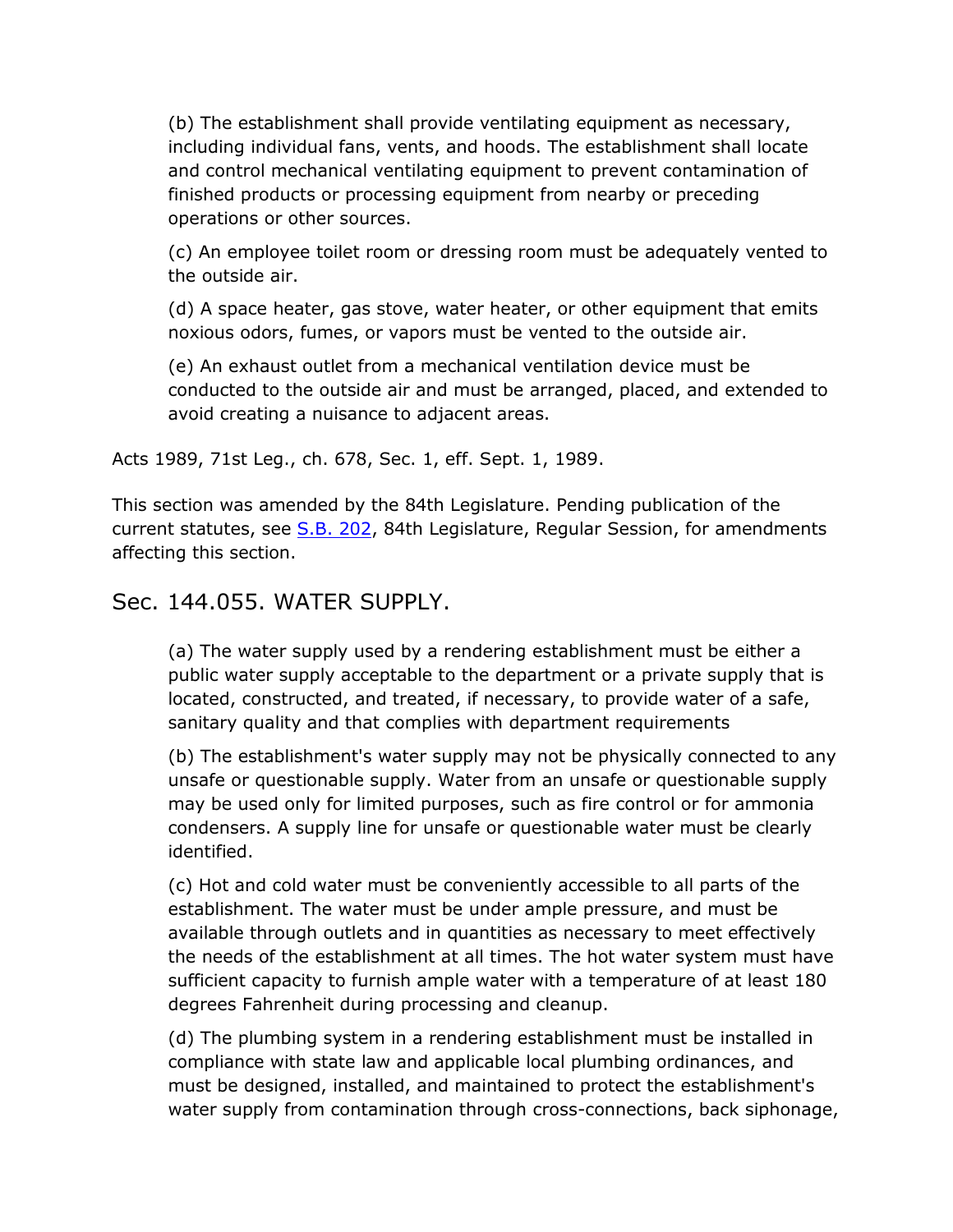back-flow leakage, or condensation. The plumbing system must readily carry away all liquid wastes.

(e) If necessary to prevent discharge into the drainage system of solid wastes likely to clog the drainage system, liquid wastes containing solid materials must be passed through a separator or indirect-waste receptor that effectively retains the solids before discharge into the drainage system.

Acts 1989, 71st Leg., ch. 678, Sec. 1, eff. Sept. 1, 1989.

# SUBCHAPTER F. PROVISIONS APPLICABLE TO LICENSES AND PERMITS

This section was amended by the 84th Legislature. Pending publication of the current statutes, see [S.B. 202,](http://www.legis.state.tx.us/tlodocs/84R/billtext/html/SB00202F.HTM) 84th Legislature, Regular Session, for amendments affecting this section.

# Sec. 144.061. CONTENTS AND DISPLAY OF LICENSE OR PERMIT.

(a) Each operating license and construction permit must state the name and address of the license holder or permit holder

(b) The license or permit must be displayed at the place of business named in the license or the place of construction named in the permit.

Acts 1989, 71st Leg., ch. 678, Sec. 1, eff. Sept. 1, 1989.

This section was amended by the 84th Legislature. Pending publication of the current statutes, see [S.B. 202,](http://www.legis.state.tx.us/tlodocs/84R/billtext/html/SB00202F.HTM) 84th Legislature, Regular Session, for amendments affecting this section.

#### Sec. 144.062. NOT TRANSFERABLE OR ASSIGNABLE.

A license or permit may not be transferred or assigned without the department's approval

Acts 1989, 71st Leg., ch. 678, Sec. 1, eff. Sept. 1, 1989.

This section was amended by the 84th Legislature. Pending publication of the current statutes, see [S.B. 202](http://www.legis.state.tx.us/tlodocs/84R/billtext/html/SB00202F.HTM) and [S.B. 219,](http://www.legis.state.tx.us/tlodocs/84R/billtext/html/SB00219F.HTM) 84th Legislature, Regular Session, for amendments affecting this section.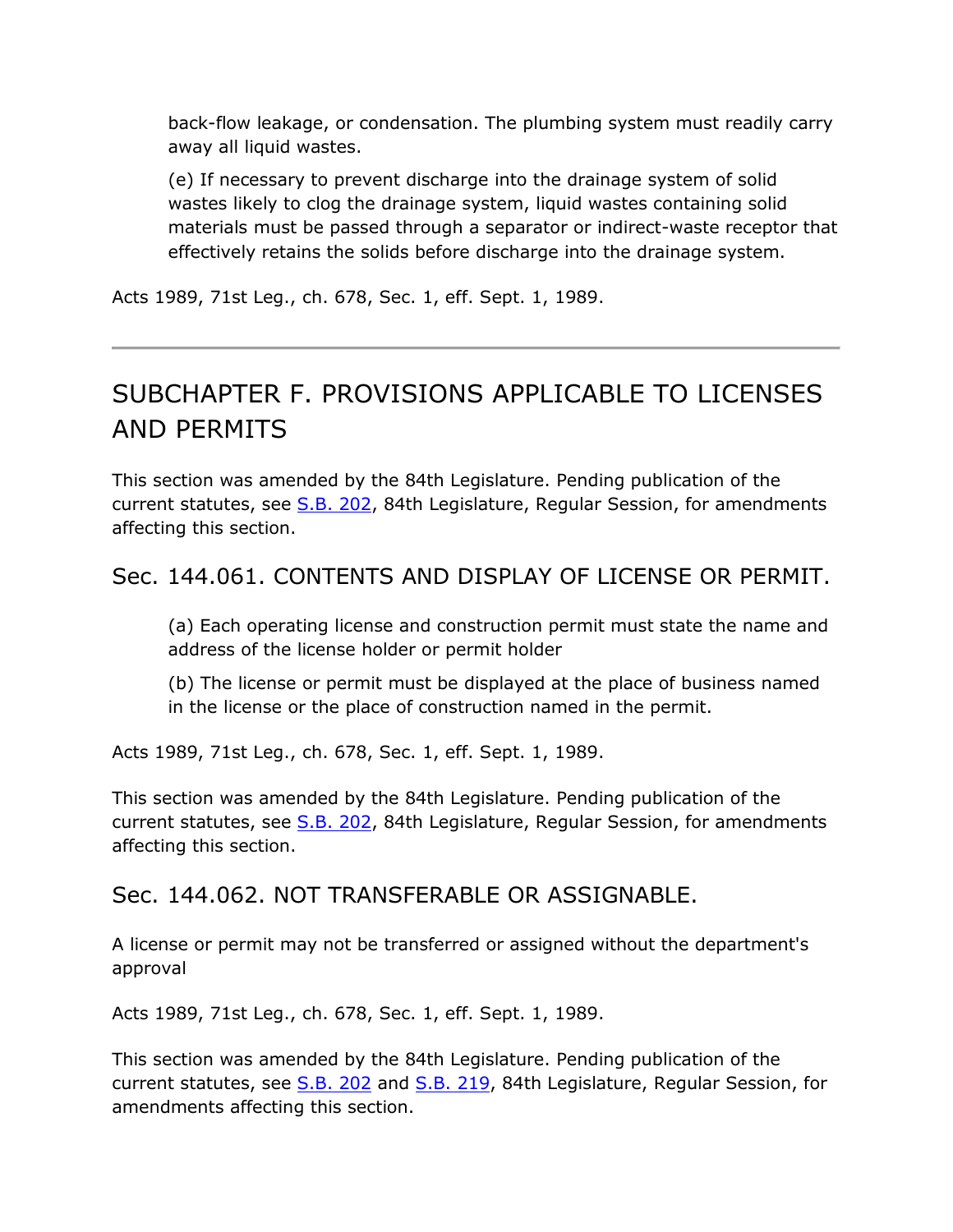# Sec. 144.063. RENEWAL OF LICENSE OR PERMIT.

(a) A license or permit is effective until it is relinquished, suspended, or revoked, or it expires

(b) An operating license is valid for one year and may be renewed annually by the license holder. The department shall set an annual renewal fee.

(c) A license holder may renew a license by paying the renewal fee to the department on or before January 1 of each year. On receipt of the fee, the license is automatically renewed for the next calendar year.

(d) If the renewal fee is not paid before the expiration of the 15th day after the date on which written notice of delinquency is given to the license holder by the department, the license expires unless the department grants an extension to renew. After an operating license expires, a new application for the license must be submitted.

Acts 1989, 71st Leg., ch. 678, Sec. 1, eff. Sept. 1, 1989. Amended by Acts 1999, 76th Leg., ch. 485, Sec. 15, eff. Sept. 1, 1999.

This section was amended by the 84th Legislature. Pending publication of the current statutes, see [S.B. 202](http://www.legis.state.tx.us/tlodocs/84R/billtext/html/SB00202F.HTM) and [S.B. 219,](http://www.legis.state.tx.us/tlodocs/84R/billtext/html/SB00219F.HTM) 84th Legislature, Regular Session, for amendments affecting this section.

# Sec. 144.064. DENIAL, SUSPENSION, OR REVOCATION OF LICENSE OR PERMIT; REINSTATEMENT

(a) The commissioner may deny, suspend, or revoke an operating license, construction permit, or renewal of an operating license or construction permit if the commissioner finds that:

(1) the license holder or permit holder has violated this chapter or a rule or order adopted under this chapter or did not exercise due care to prevent the violation; or

(2) a fact or condition exists that would have justified the denial of the license or permit application if the fact or condition was known at the time the original application was filed.

(b) On the discovery of such a violation, the commissioner shall notify the license holder or permit holder of the violation. If the license holder or permit holder fails to make the necessary corrections, the department shall notify the license holder or permit holder of a hearing to suspend or revoke the license or permit.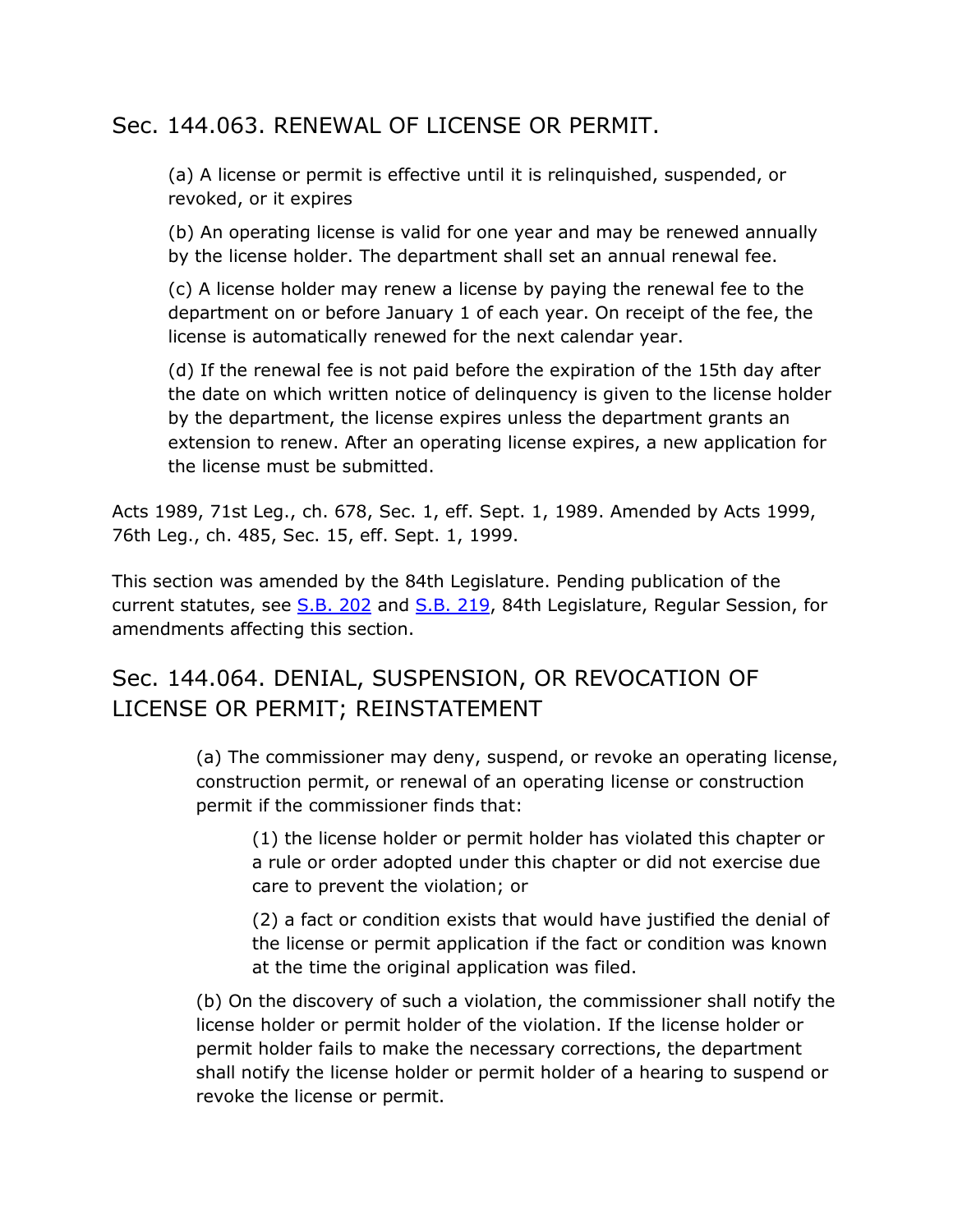(c) The commissioner may reinstate a suspended license or permit, or may issue a new license or permit to a person whose license or permit has been revoked, if a ground to deny the original license or permit application does not exist.

Acts 1989, 71st Leg., ch. 678, Sec. 1, eff. Sept. 1, 1989. Amended by Acts 1999, 76th Leg., ch. 485, Sec. 16, eff. Sept. 1, 1999.

# SUBCHAPTER G. ADMINISTRATIVE AND ENFORCEMENT PROVISIONS; PENALTIES

This section was amended by the 84th Legislature. Pending publication of the current statutes, see [S.B. 202,](http://www.legis.state.tx.us/tlodocs/84R/billtext/html/SB00202F.HTM) 84th Legislature, Regular Session, for amendments affecting this section.

Sec. 144.071. INSPECTIONS.

(a) At least once each year and at other times as the department considers necessary, the department shall inspect the place of business of each operating license holder, the vehicles of each renderable raw material hauler, and the construction site of each construction permit holder if construction is continuing

(b) The department shall inquire into and inspect the premises, equipment, and operations of the license holder or permit holder that relate to matters regulated by this chapter.

(c) The department has free access to the place of business, construction site, or vehicle to conduct the inspection.

(d) A license holder or permit holder who unreasonably fails or refuses to cooperate and assist the department in an inspection violates this chapter, and the failure or refusal constitutes a ground for the suspension or revocation of the license or permit.

Acts 1989, 71st Leg., ch. 678, Sec. 1, eff. Sept. 1, 1989. Amended by Acts 1999, 76th Leg., ch. 485, Sec. 17, eff. Sept. 1, 1999.

This section was amended by the 84th Legislature. Pending publication of the current statutes, see [S.B. 202](http://www.legis.state.tx.us/tlodocs/84R/billtext/html/SB00202F.HTM) and [S.B. 219,](http://www.legis.state.tx.us/tlodocs/84R/billtext/html/SB00219F.HTM) 84th Legislature, Regular Session, for amendments affecting this section.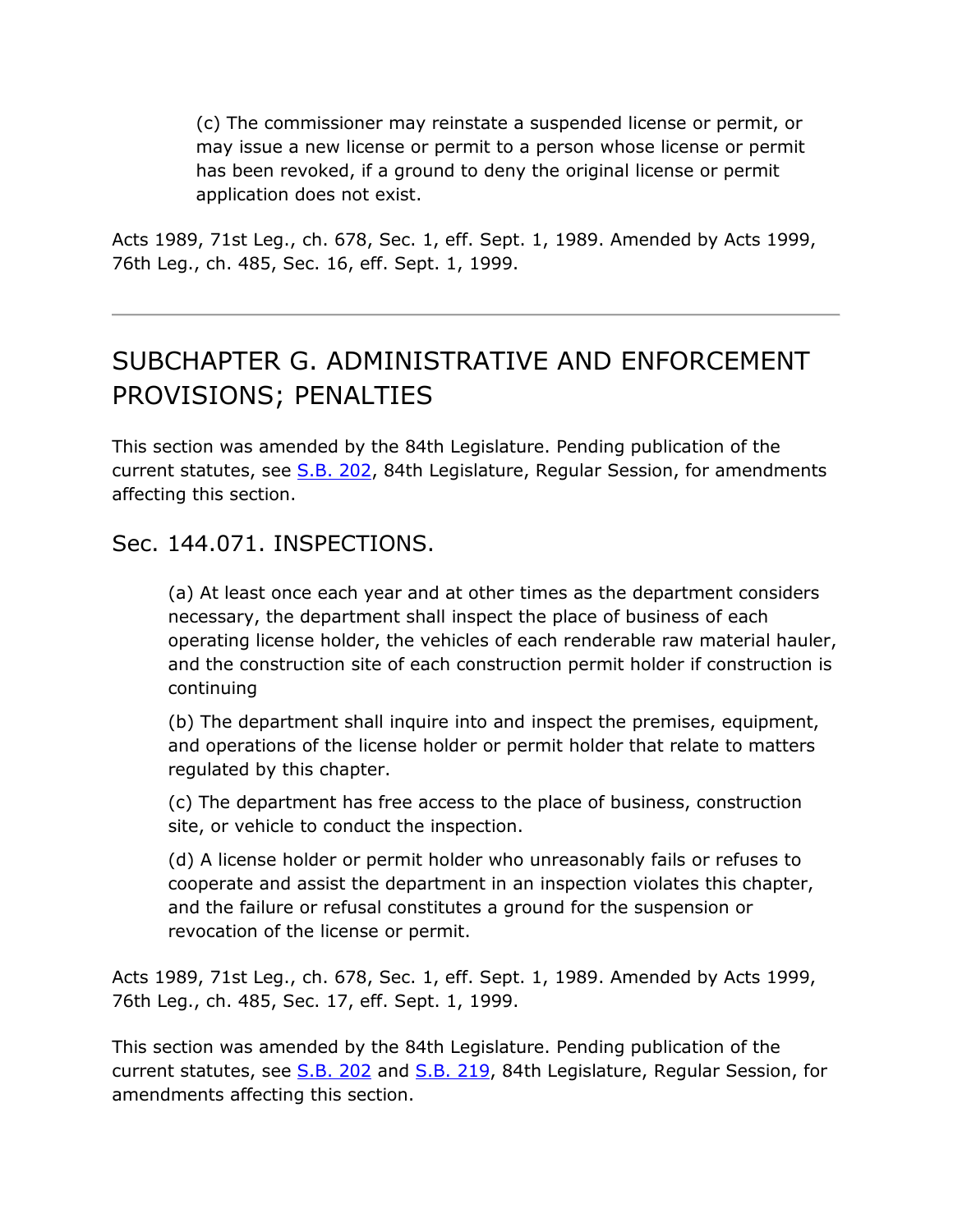#### Sec. 144.072. FEES.

(a) An application for an operating license must be accompanied by an application fee

(b) An application for a construction permit must be accompanied by a fee. Construction permit fees must be based on the dollar value at the cost to the rendering establishment or related station of the construction.

(c) An application for a vehicle permit under [Section 144.023](http://www.statutes.legis.state.tx.us/GetStatute.aspx?Code=HS&Value=144.023&Date=7/18/2015) must be accompanied by a permit fee for each vehicle for which a permit is to be issued.

(d) If an application is withdrawn not later than the fifth day after the date on which it is received by the department, the department shall refund the full amount of the application fee.

(e) The department by rule shall set the fees authorized by this chapter in amounts that allow the department to recover the annual expenditures of state funds by the department in:

(1) reviewing and acting on a license renewal or registration;

(2) amending a license, renewal license, or registration;

(3) inspecting a licensed facility or vehicles and equipment regulated under this chapter; and

(4) implementing and enforcing this chapter, including a rule or order adopted or a license issued under this chapter.

Acts 1989, 71st Leg., ch. 678, Sec. 1, eff. Sept. 1, 1989. Amended by Acts 1999, 76th Leg., ch. 485, Sec. 18, eff. Sept. 1, 1999.

This section was amended by the 84th Legislature. Pending publication of the current statutes, see [S.B. 202](http://www.legis.state.tx.us/tlodocs/84R/billtext/html/SB00202F.HTM) and [S.B. 219,](http://www.legis.state.tx.us/tlodocs/84R/billtext/html/SB00219F.HTM) 84th Legislature, Regular Session, for amendments affecting this section.

#### Sec. 144.073. ACCOUNT.

All fees collected under this chapter are payable to the department and shall be deposited to the credit of the rendering fee account in the general revenue fund. Money in the account may be appropriated only to the department to be used to process and investigate applications filed under this chapter and to administer this chapter.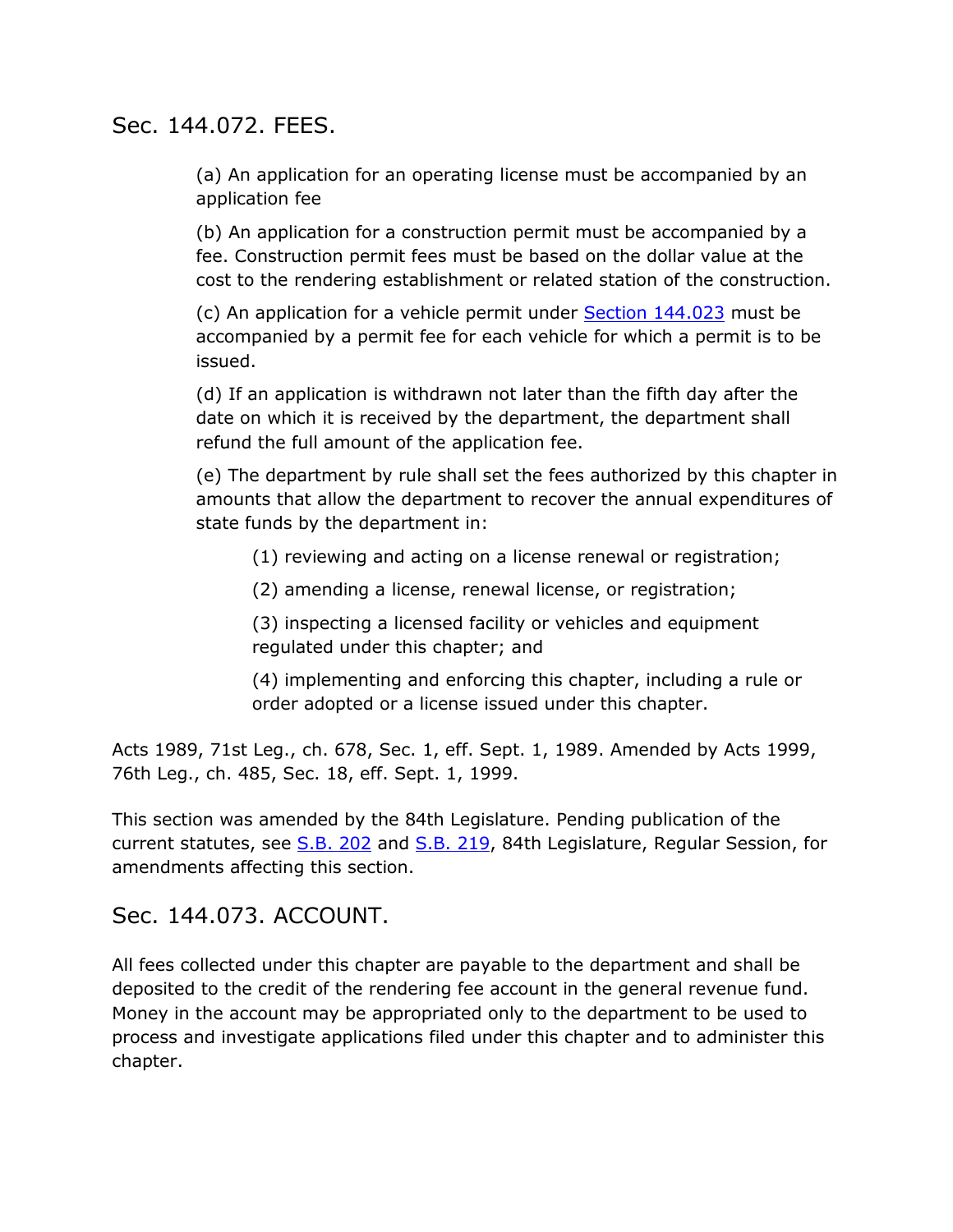Acts 1989, 71st Leg., ch. 678, Sec. 1, eff. Sept. 1, 1989. Amended by Acts 1999, 76th Leg., ch. 485, Sec. 19, eff. Sept. 1, 1999.

This section was amended by the 84th Legislature. Pending publication of the current statutes, see [S.B. 202](http://www.legis.state.tx.us/tlodocs/84R/billtext/html/SB00202F.HTM) and [S.B. 219,](http://www.legis.state.tx.us/tlodocs/84R/billtext/html/SB00219F.HTM) 84th Legislature, Regular Session, for amendments affecting this section.

# Sec. 144.074. ADOPTION OF RULES.

The board may adopt rules consistent with this chapter as necessary for the enforcement of this chapter.

Acts 1989, 71st Leg., ch. 678, Sec. 1, eff. Sept. 1, 1989.

This section was amended by the 84th Legislature. Pending publication of the current statutes, see [S.B. 202,](http://www.legis.state.tx.us/tlodocs/84R/billtext/html/SB00202F.HTM) 84th Legislature, Regular Session, for amendments affecting this section.

# Sec. 144.075. CERTIFICATES; CERTIFIED COPIES.

(a) On application by any person and on payment of the associated costs, the department shall furnish a certificate of good standing and a certified copy of any license, permit, rule, or order

(b) The department shall furnish the certificate or copy under its seal and signed by a representative of the department.

Acts 1989, 71st Leg., ch. 678, Sec. 1, eff. Sept. 1, 1989.

This section was amended by the 84th Legislature. Pending publication of the current statutes, see [S.B. 202](http://www.legis.state.tx.us/tlodocs/84R/billtext/html/SB00202F.HTM) and [S.B. 219,](http://www.legis.state.tx.us/tlodocs/84R/billtext/html/SB00219F.HTM) 84th Legislature, Regular Session, for amendments affecting this section.

# Sec. 144.076. PUBLIC RECORDS.

The transcript of any hearing held by the commissioner and findings made by the commissioner or the department under this chapter are public records open to inspection at all reasonable times

Acts 1989, 71st Leg., ch. 678, Sec. 1, eff. Sept. 1, 1989.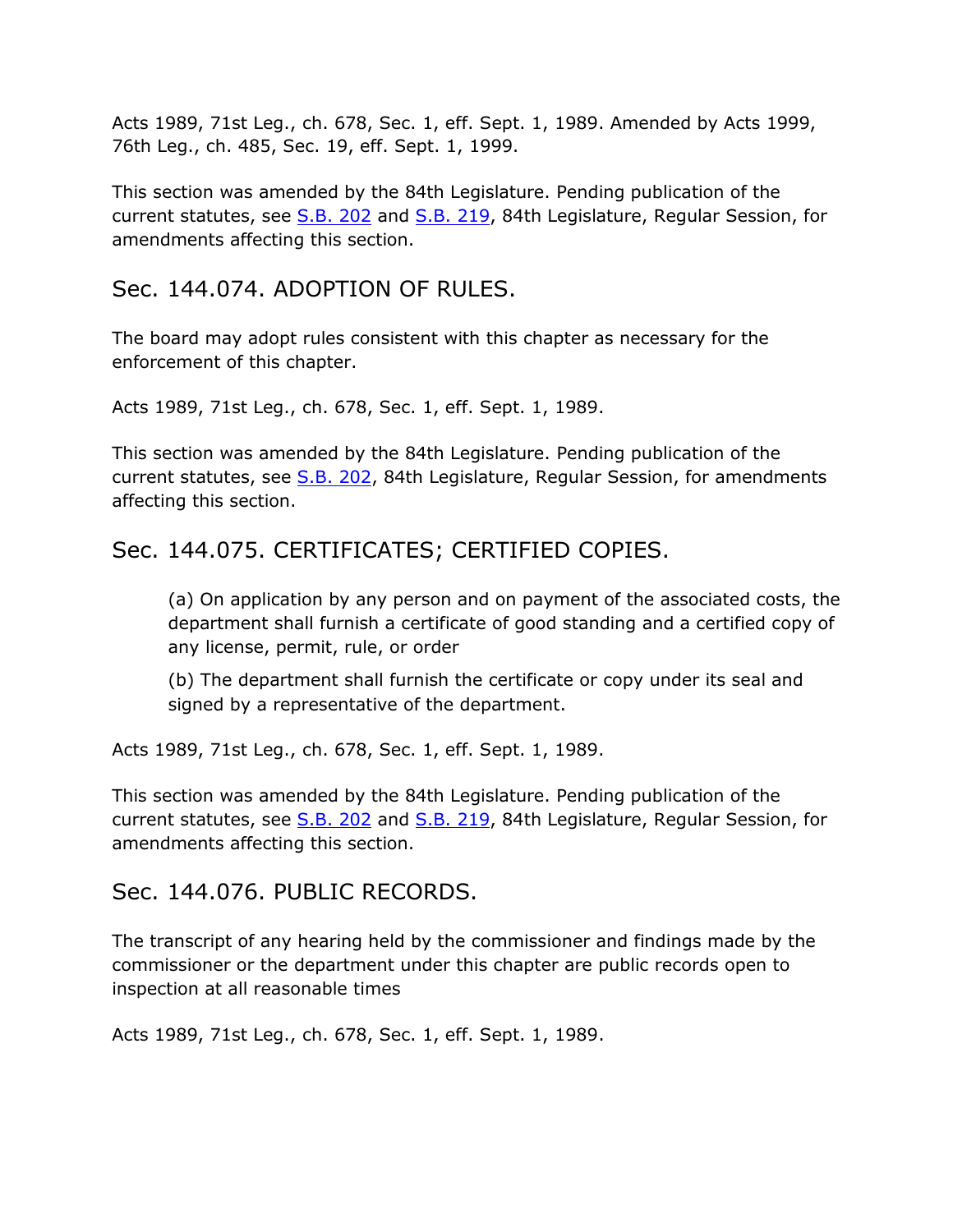This section was amended by the 84th Legislature. Pending publication of the current statutes, see [S.B. 202,](http://www.legis.state.tx.us/tlodocs/84R/billtext/html/SB00202F.HTM) 84th Legislature, Regular Session, for amendments affecting this section.

#### Sec. 144.077. HEARINGS AND JUDICIAL REVIEW.

(a) A hearing held under this chapter is subject to Chapter 2001, Government Code

(b) A person aggrieved by a final decision under this chapter is entitled to judicial review.

(c) The manner of judicial review is by substantial evidence review.

Acts 1989, 71st Leg., ch. 678, Sec. 1, eff. Sept. 1, 1989. Amended by Acts 1999, 76th Leg., ch. 485, Sec. 20, eff. Sept. 1, 1999.

This section was amended by the 84th Legislature. Pending publication of the current statutes, see [S.B. 202,](http://www.legis.state.tx.us/tlodocs/84R/billtext/html/SB00202F.HTM) 84th Legislature, Regular Session, for amendments affecting this section.

#### Sec. 144.078. INJUNCTION.

(a) On request of the department, the attorney general may bring an action in any district court of this state that has jurisdiction and venue for an injunction to compel compliance with this chapter or to restrain any actual or threatened violation of this chapter

(b) The court may enter an order or judgment to award a preliminary or final injunction as it considers appropriate.

(c) The attorney general on behalf of the department may bring an action under Subsection (a) in addition to any other action provided by this chapter and without prejudice to that action.

Acts 1989, 71st Leg., ch. 678, Sec. 1, eff. Sept. 1, 1989. Amended by Acts 1999, 76th Leg., ch. 485, Sec. 21, eff. Sept. 1, 1999.

This section was amended by the 84th Legislature. Pending publication of the current statutes, see [S.B. 202,](http://www.legis.state.tx.us/tlodocs/84R/billtext/html/SB00202F.HTM) 84th Legislature, Regular Session, for amendments affecting this section.

Sec. 144.079. PROHIBITED ACTS.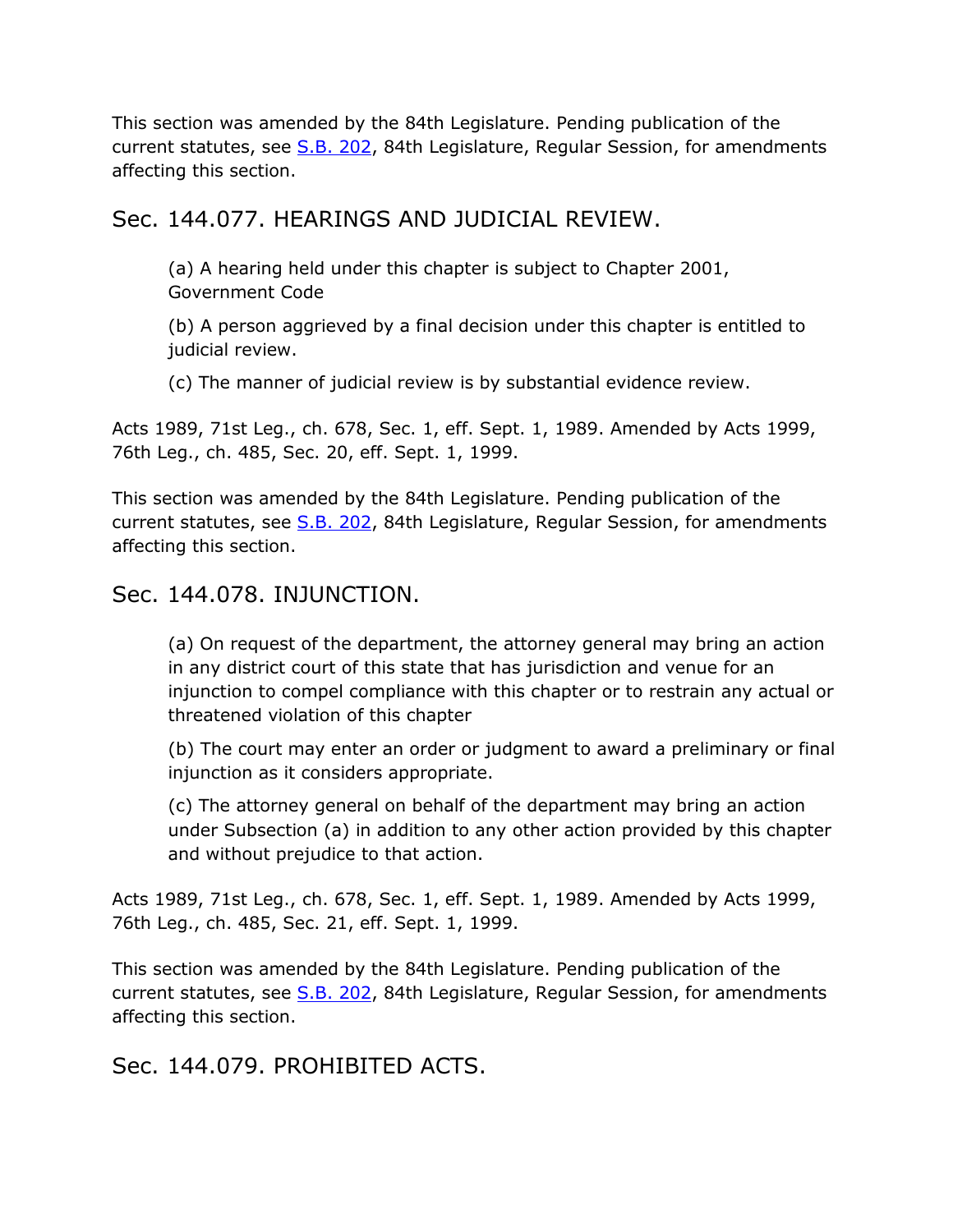(a) A person may not receive, hold, slaughter, butcher, or otherwise process any animal as food for human consumption in a building or compartmented area of a building used as a rendering establishment or related station

(b) A person may not steal, misappropriate, contaminate, or damage recyclable cooking oil or containers of recyclable cooking oil.

(c) A renderer, hauler, or any other person may not:

(1) take possession of recyclable cooking oil from an unlicensed hauler or an employee or contractor of an unlicensed hauler; or

(2) knowingly take possession of stolen recyclable cooking oil.

Acts 1989, 71st Leg., ch. 678, Sec. 1, eff. Sept. 1, 1989. Amended by Acts 1999, 76th Leg., ch. 485, Sec. 22, eff. Sept. 1, 1999.

This section was amended by the 84th Legislature. Pending publication of the current statutes, see [S.B. 202,](http://www.legis.state.tx.us/tlodocs/84R/billtext/html/SB00202F.HTM) 84th Legislature, Regular Session, for amendments affecting this section.

#### Sec. 144.080. CRIMINAL PENALTY.

(a) A person commits an offense if the person continues any operation or construction subject to regulation under this chapter without obtaining and maintaining an operating license or construction permit

(b) An offense under this section is a misdemeanor punishable by:

- (1) a fine of not less than \$50 or more than \$500;
- (2) confinement in the county jail for not more than 30 days; or
- (3) both the fine and confinement.
- (c) Each day of violation constitutes a separate offense.

Acts 1989, 71st Leg., ch. 678, Sec. 1, eff. Sept. 1, 1989.

This section was amended by the 84th Legislature. Pending publication of the current statutes, see [S.B. 202](http://www.legis.state.tx.us/tlodocs/84R/billtext/html/SB00202F.HTM) and [S.B. 219,](http://www.legis.state.tx.us/tlodocs/84R/billtext/html/SB00219F.HTM) 84th Legislature, Regular Session, for amendments affecting this section.

#### Sec. 144.081. ADMINISTRATIVE PENALTY.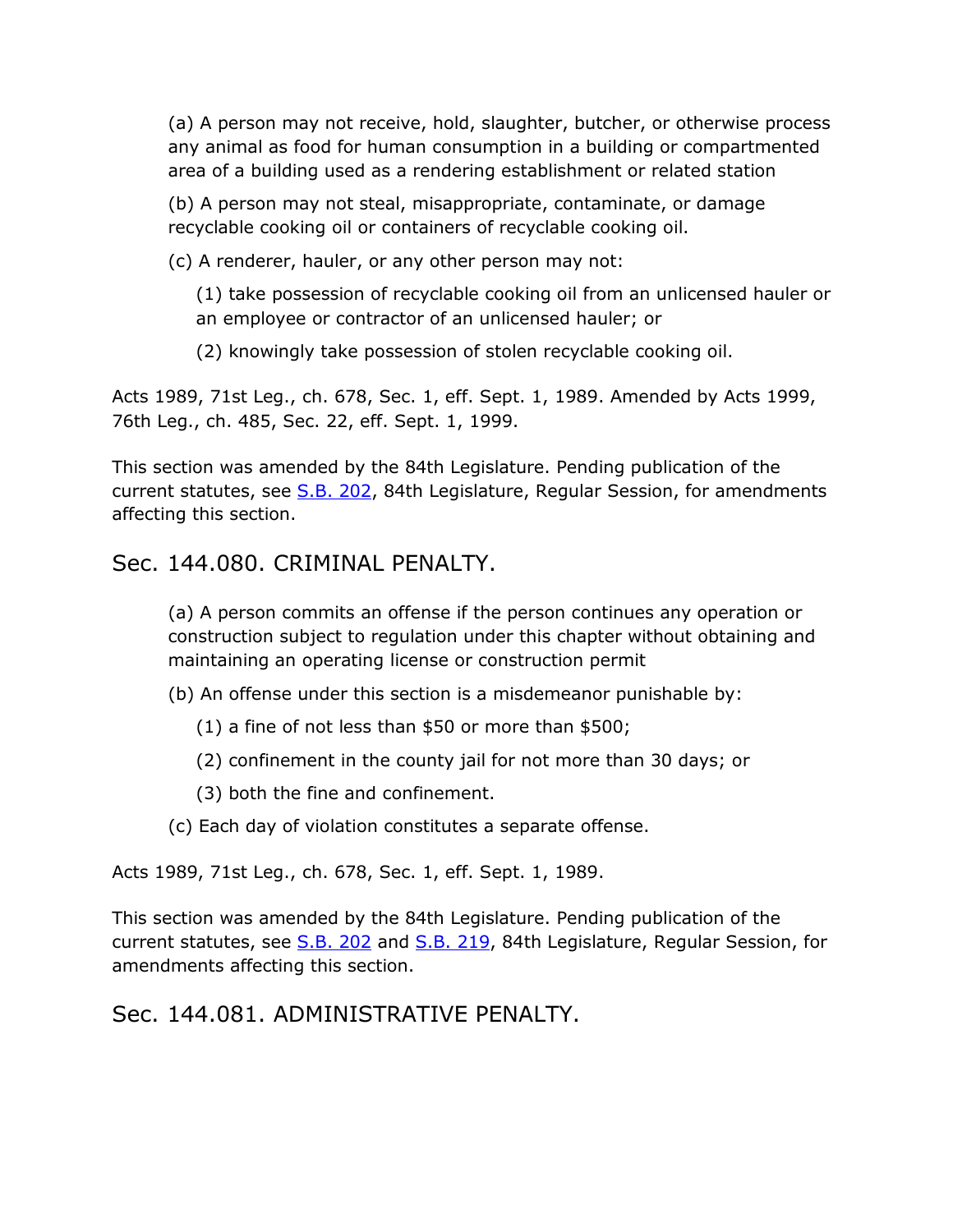(a) The commissioner may assess an administrative penalty against a person who violates this chapter, a rule adopted by the board under the authority of this chapter, or an order or license issued under this chapter

(b) In determining the amount of the penalty, the commissioner shall consider:

- (1) the person's previous violations;
- (2) the seriousness of the violation;
- (3) any hazard to the health and safety of the public;
- (4) the person's demonstrated good faith;
- (5) such other matters as justice may require.
- (c) The penalty may not exceed \$25,000 a day for each violation.

(d) Each day a violation continues may be considered a separate violation.

Added by Acts 1991, 72nd Leg., ch. 385, Sec. 1, eff. Sept. 1, 1991.

This section was amended by the 84th Legislature. Pending publication of the current statutes, see [S.B. 202](http://www.legis.state.tx.us/tlodocs/84R/billtext/html/SB00202F.HTM) and [S.B. 219,](http://www.legis.state.tx.us/tlodocs/84R/billtext/html/SB00219F.HTM) 84th Legislature, Regular Session, for amendments affecting this section.

# Sec. 144.082. ADMINISTRATIVE PENALTY ASSESSMENT PROCEDURE.

(a) An administrative penalty may be assessed only after a person notified of a violation is given an opportunity for a hearing

(b) If a hearing is held, the commissioner shall make findings of fact and shall issue a written decision regarding the occurrence of the violation and the amount of the penalty that may be warranted.

(c) If the person notified of the violation does not request a hearing, the commissioner may assess a penalty after determining that a violation has occurred and the amount of the penalty that may be warranted.

(d) After making a determination under this section that a penalty is to be assessed against a person, the commissioner shall issue an order requiring that the person pay the penalty.

(e) The commissioner may consolidate a hearing held under this section with another proceeding.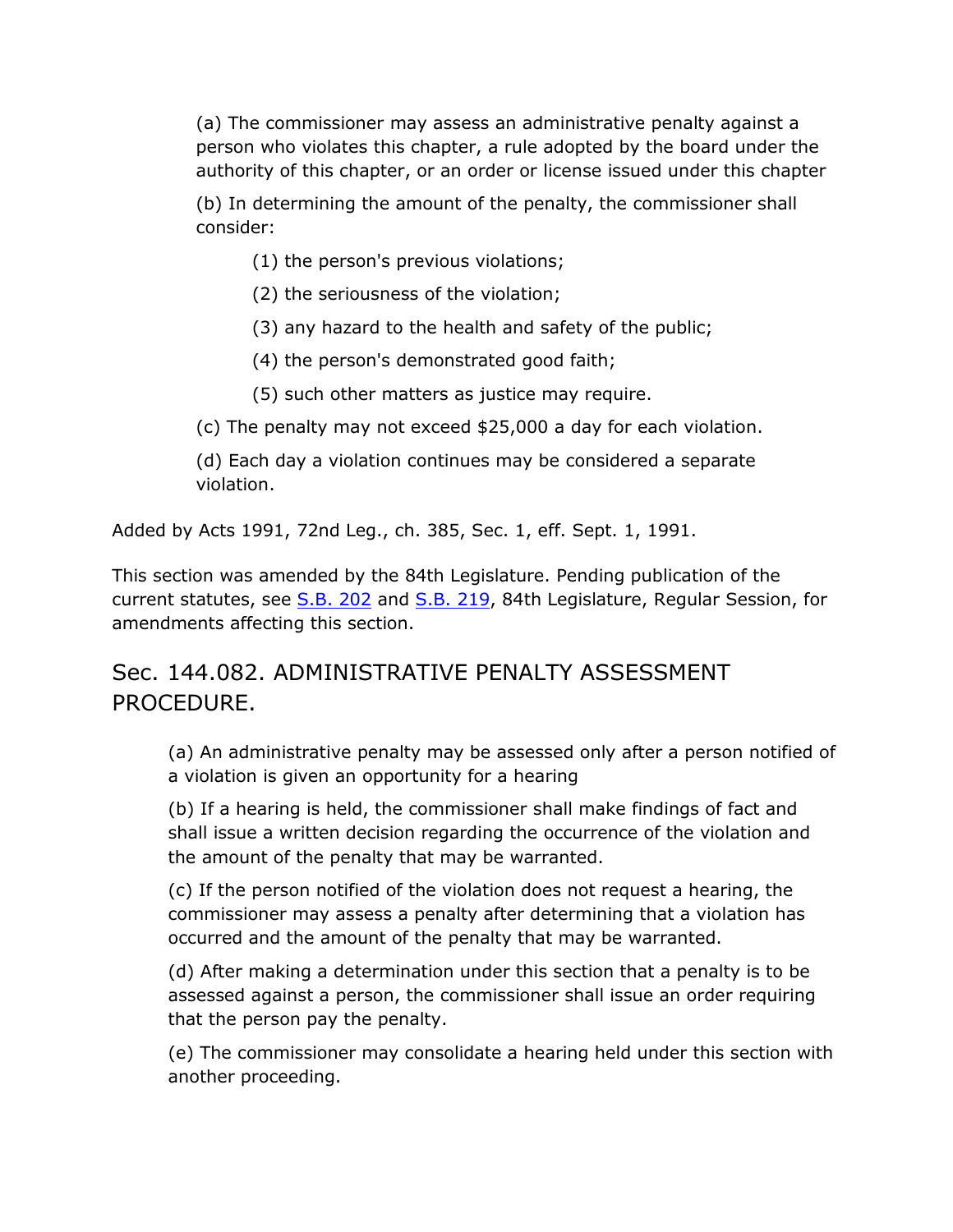Added by Acts 1991, 72nd Leg., ch. 385, Sec. 1, eff. Sept. 1, 1991. Amended by Acts 1999, 76th Leg., ch. 485, Sec. 23, eff. Sept. 1, 1999.

This section was amended by the 84th Legislature. Pending publication of the current statutes, see [S.B. 202](http://www.legis.state.tx.us/tlodocs/84R/billtext/html/SB00202F.HTM) and [S.B. 219,](http://www.legis.state.tx.us/tlodocs/84R/billtext/html/SB00219F.HTM) 84th Legislature, Regular Session, for amendments affecting this section.

# Sec. 144.083. PAYMENT OF ADMINISTRATIVE PENALTY.

(a) Not later than the 30th day after the date an order finding that a violation has occurred is issued, the commissioner shall inform the person against whom the order is issued of the amount of the penalty for the violation

(b) Not later than the 30th day after the date on which a decision or order charging a person with a penalty is final, the person shall:

(1) pay the penalty in full; or

(2) if the person seeks judicial review of the amount of the penalty, the fact of the violation, or both:

(A) send the amount of the penalty to the commissioner for placement in an escrow account; or

(B) post with the commissioner a bond for the amount of the penalty.

(c) A bond posted under this section must be in a form approved by the commissioner and be effective until all judicial review of the order or decision is final.

(d) A person who does not send money to the commissioner or post the bond within the period prescribed by Subsection (b) waives all rights to contest the violation or the amount of the penalty.

Added by Acts 1991, 72nd Leg., ch. 385, Sec. 1, eff. Sept. 1, 1991.

This section was amended by the 84th Legislature. Pending publication of the current statutes, see [S.B. 202](http://www.legis.state.tx.us/tlodocs/84R/billtext/html/SB00202F.HTM) and [S.B. 219,](http://www.legis.state.tx.us/tlodocs/84R/billtext/html/SB00219F.HTM) 84th Legislature, Regular Session, for amendments affecting this section.

# Sec. 144.084. REFUND OF ADMINISTRATIVE PENALTY

Not later than the 30th day after the date of a judicial determination that an administrative penalty against a person should be reduced or not assessed, the commissioner shall: